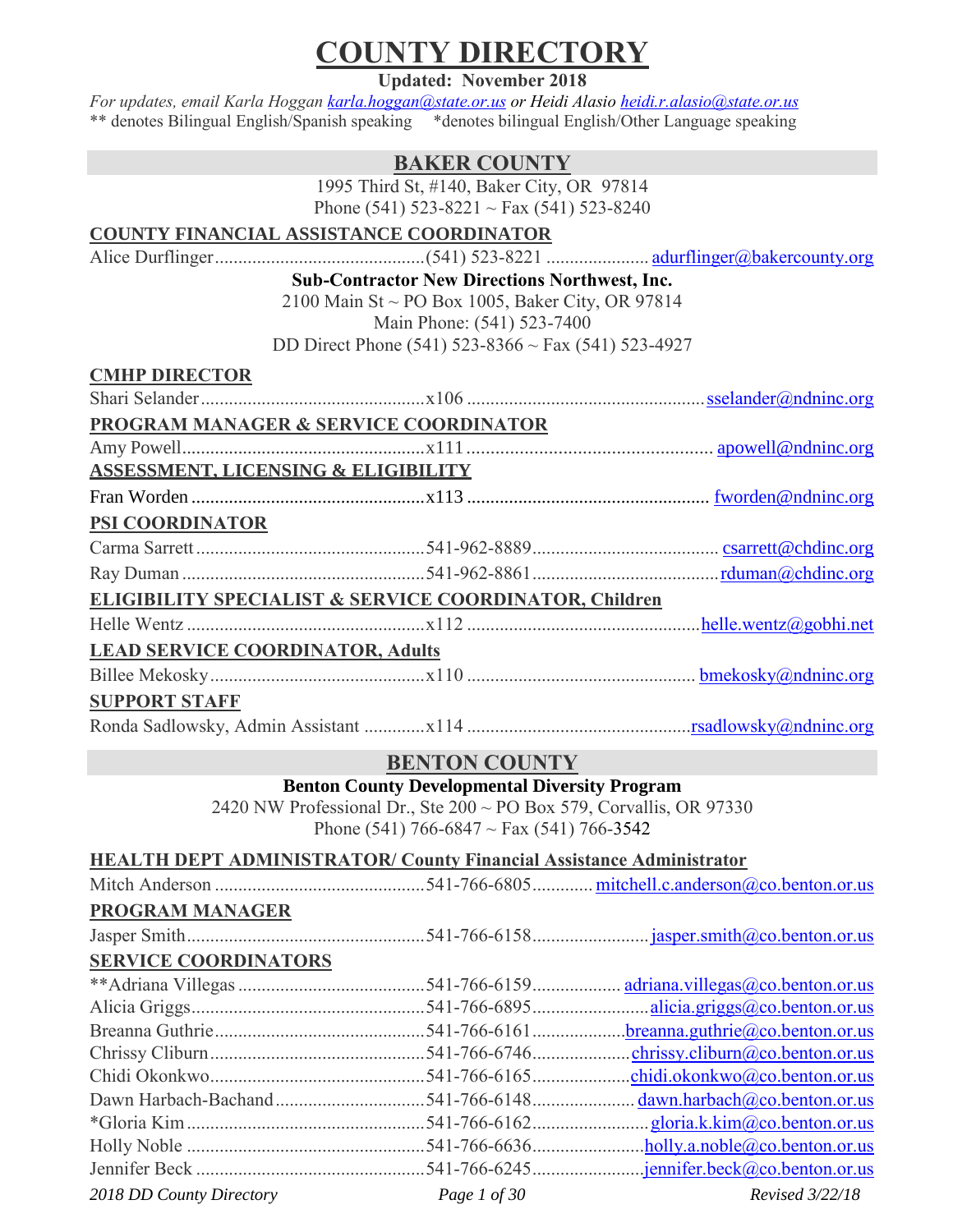| <b>QA COORDINATOR/ADULT ABUSE INVESTIGATOR</b> |  |
|------------------------------------------------|--|
|                                                |  |
| <b>QA COORDINATOR/ONA ASSESSOR</b>             |  |
|                                                |  |
| <b>QA COORDINATOR/PSI</b>                      |  |
|                                                |  |
| QA COORDINATOR/AFH LICENSING/ONA ASSESSOR      |  |
|                                                |  |
| <b>ELIGIBILITY SPECIALIST/PSI</b>              |  |
|                                                |  |
| <b>PSYCHIATRIST</b>                            |  |
|                                                |  |
| <b>DD/MH CARE COORDINATORS</b>                 |  |
|                                                |  |
|                                                |  |

# **CLACKAMAS COUNTY**

2051 Kaen Rd ~ PO Box 2950, Oregon City, OR 97045 \*Shuttle Mail Phone (503) 655-8640 ~ Fax (503) 650-5722

| <b>CMHP DIRECTOR</b>             |              |                 |
|----------------------------------|--------------|-----------------|
|                                  |              |                 |
| <b>SOCIAL SERVICES MANAGER</b>   |              |                 |
|                                  |              |                 |
| <b>PROGRAM MANAGER</b>           |              |                 |
|                                  |              |                 |
| <b>PROGRAM SUPERVISORS</b>       |              |                 |
|                                  |              |                 |
| <b>LEAD SERVICE COORDINATORS</b> |              |                 |
|                                  |              |                 |
|                                  |              |                 |
| <b>SERVICE COORDINATORS</b>      |              |                 |
|                                  |              |                 |
|                                  |              |                 |
|                                  |              |                 |
|                                  |              |                 |
|                                  |              |                 |
|                                  |              |                 |
|                                  |              |                 |
|                                  |              |                 |
|                                  |              |                 |
|                                  |              |                 |
|                                  |              |                 |
|                                  |              |                 |
|                                  |              |                 |
|                                  |              |                 |
| 2018 DD County Directory         | Page 2 of 30 | Revised 3/22/18 |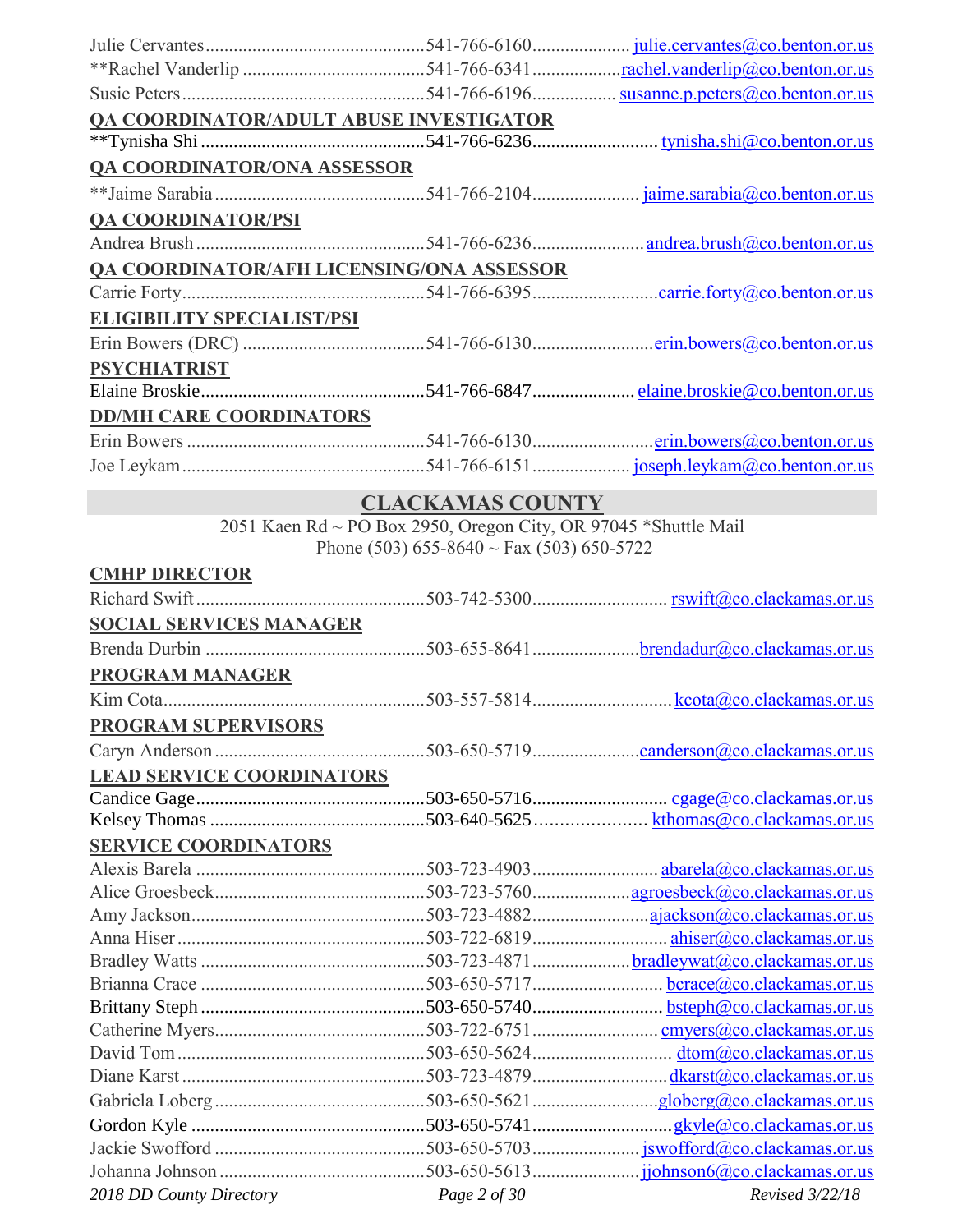|                                              | Stephanie Brown Quinn503-650-5799sbrownquinn@co.clackamas.or.us |
|----------------------------------------------|-----------------------------------------------------------------|
|                                              |                                                                 |
|                                              |                                                                 |
| PROTECTIVE SERVICE INVESTIGATORS             |                                                                 |
|                                              |                                                                 |
|                                              |                                                                 |
| <b>FOSTER CARE CERTIFICATION</b>             |                                                                 |
|                                              |                                                                 |
|                                              |                                                                 |
|                                              |                                                                 |
| <b>SERVICE COORDINATOR/ONA</b>               |                                                                 |
|                                              |                                                                 |
| <b>DESIGNATED RESPONSE COORDINATOR (DRC)</b> |                                                                 |
|                                              |                                                                 |
|                                              |                                                                 |
| <b>ELIGIBILITY COORDINATORS</b>              |                                                                 |
|                                              |                                                                 |
|                                              |                                                                 |
|                                              |                                                                 |
| <b>CASE MANAGER AIDES</b>                    |                                                                 |
|                                              |                                                                 |
|                                              |                                                                 |
|                                              |                                                                 |
|                                              |                                                                 |
| <b>CONTRACTS</b>                             |                                                                 |
|                                              |                                                                 |
|                                              |                                                                 |
|                                              |                                                                 |

### **CLATSOP COUNTY ~ Clatsop Behavioral Healthcare**

65 N Highway 101, Ste. 204, Warrenton, OR 97146 Phone (503) 325-0241 ~ Fax (503) 861-8446

### **PUBLIC HEALTH DEPT COORDINATOR**

Erin Jones ......................................................503-325-8601.................................[.ejones@co.clatsop.or.us](mailto:ejones@co.clatsop.or.us)

**Sub-Contractor** DD Office: 65 N Hwy 101, Ste 204, Warrenton, OR 97146 Phone (503) 325-0241 ~ Fax (503) 861-8446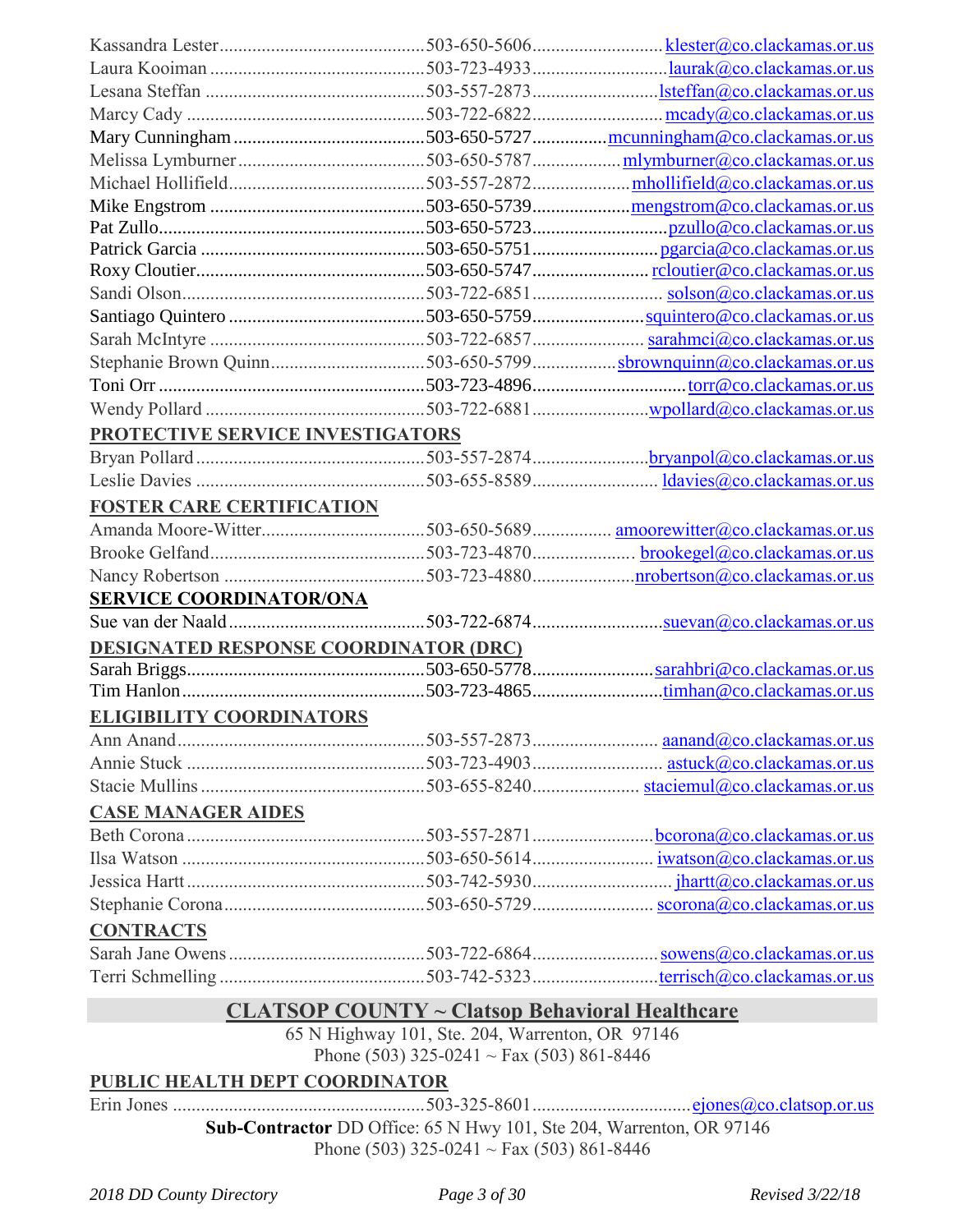| <b>CMHP DIRECTOR</b>                                         |                                                                   |  |
|--------------------------------------------------------------|-------------------------------------------------------------------|--|
|                                                              |                                                                   |  |
| <b>DD PROGRAM MANAGER</b>                                    |                                                                   |  |
|                                                              |                                                                   |  |
| <b>SERVICE COORDINATORS</b>                                  |                                                                   |  |
|                                                              |                                                                   |  |
|                                                              |                                                                   |  |
|                                                              |                                                                   |  |
|                                                              |                                                                   |  |
| <b>QUALITY ASSURANCE SPECIALIST/ADULT ABUSE INVESTIGATOR</b> |                                                                   |  |
|                                                              |                                                                   |  |
| <b>AFH LICENSOR/DRC</b>                                      |                                                                   |  |
|                                                              |                                                                   |  |
| <b>ELIGIBILITY SPECIALIST</b>                                |                                                                   |  |
|                                                              |                                                                   |  |
|                                                              |                                                                   |  |
|                                                              | <b>COLUMBIA COUNTY</b>                                            |  |
|                                                              | <b>Columbia Community Mental Health, Inc.</b>                     |  |
|                                                              | 58646 McNulty Way ~ PO Box 1234, St. Helens, OR 97051             |  |
|                                                              | Phone (800) 294-5211 ~ Office (503) 397-5211 ~ Fax (503) 397-5373 |  |
| <b>CMHP DIRECTOR</b>                                         |                                                                   |  |
|                                                              |                                                                   |  |
| <b>CLINICAL DIRECTOR</b>                                     |                                                                   |  |
|                                                              |                                                                   |  |
| eXPRS FINANCIAL ANALYST/QA COORDINATOR                       |                                                                   |  |
|                                                              |                                                                   |  |
| PROGRAM SUPERVISOR AND FOSTER HOME CERTIFIER                 |                                                                   |  |
|                                                              |                                                                   |  |
| <b>SERVICE COORDINATORS</b>                                  |                                                                   |  |
|                                                              |                                                                   |  |
|                                                              |                                                                   |  |
|                                                              |                                                                   |  |
|                                                              |                                                                   |  |
|                                                              |                                                                   |  |
|                                                              |                                                                   |  |
|                                                              |                                                                   |  |
|                                                              |                                                                   |  |
| SERVICES COORDINATOR ASSISTANT/QA SPECIALIST                 |                                                                   |  |
|                                                              |                                                                   |  |
| <b>ADULT ABUSE INVESTIGATOR</b>                              |                                                                   |  |
|                                                              |                                                                   |  |
| <b>ELIGIBILITY SPECIALIST</b>                                |                                                                   |  |
|                                                              |                                                                   |  |
|                                                              |                                                                   |  |
| <b>DD PROGRAM ASSISTANT</b>                                  |                                                                   |  |
|                                                              |                                                                   |  |
| PSW PAYROLL SPECIALIST                                       |                                                                   |  |
|                                                              |                                                                   |  |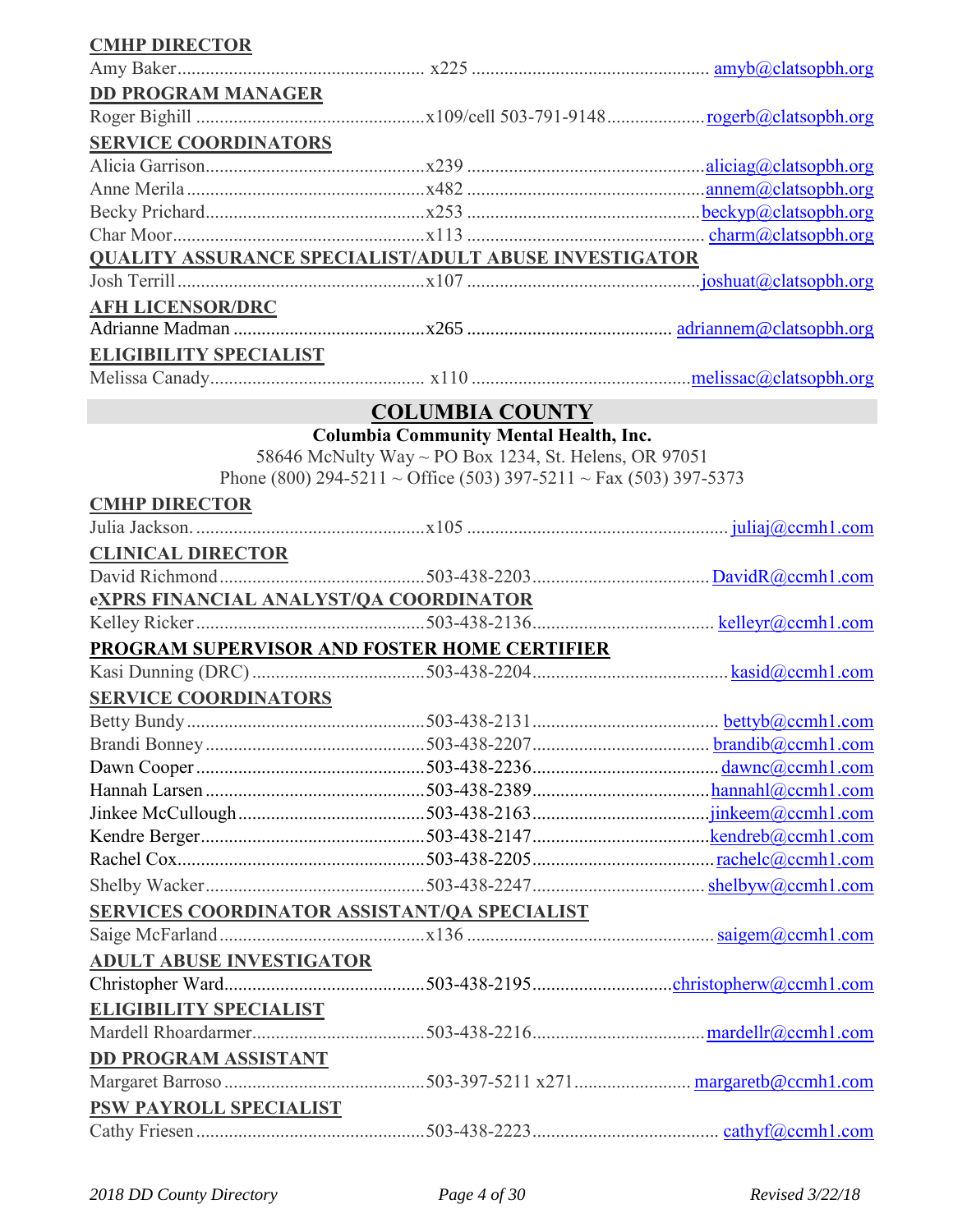# **COOS COUNTY ~ Community Living Case Management**

3030 Broadway Ave, Ste. A, North Bend, OR 97459 Phone (541) 266-7300  $\sim$  Fax (541) 266-7333

|                                         | 1 HOIIC (241) $200$ -7300 $\approx$ 1 ax (241) $200$ -7333  |  |
|-----------------------------------------|-------------------------------------------------------------|--|
| <b>DD OFFICE SUPPORT</b>                |                                                             |  |
|                                         |                                                             |  |
| <b>EXECUTIVE DIRECTOR</b>               |                                                             |  |
|                                         |                                                             |  |
| <b>PROGRAM MANAGER</b>                  |                                                             |  |
|                                         |                                                             |  |
| <b>SERVICE COORDINATORS</b>             |                                                             |  |
|                                         |                                                             |  |
|                                         |                                                             |  |
|                                         |                                                             |  |
|                                         |                                                             |  |
|                                         |                                                             |  |
|                                         |                                                             |  |
| <b>QA COORDINATOR</b>                   |                                                             |  |
|                                         |                                                             |  |
| <b>PSI COORDINATOR</b>                  |                                                             |  |
|                                         |                                                             |  |
| <b>CRISIS COORDINATOR</b>               |                                                             |  |
|                                         |                                                             |  |
| <b>ELIGIBILITY/FOSTER CARE LICENSOR</b> |                                                             |  |
|                                         |                                                             |  |
|                                         | <b>CROOK COUNTY</b>                                         |  |
|                                         | 300 NE 3rd St, Rm.10, Prineville, OR 97754                  |  |
|                                         | Phone (541) 447-6555 ~ Fax (541) 416-3891                   |  |
|                                         | COUNTY FINANCIAL ASSISTANCE COORDINATOR                     |  |
|                                         |                                                             |  |
|                                         | <b>Sub-Contractor Lutheran Community Services Northwest</b> |  |
|                                         | 1103 NE Elm St., Prineville, OR 97754                       |  |
|                                         | Phone (541) 323-5330 $\sim$ Fax (541) 447-1121              |  |
| <b>SENIOR DISTRICT DIRECTOR</b>         |                                                             |  |
|                                         |                                                             |  |
| <b>CMHP DIRECTOR</b>                    |                                                             |  |
|                                         |                                                             |  |
| <b>PROGRAM MANAGER</b>                  |                                                             |  |
|                                         |                                                             |  |
| <b>QA SERVICES COORDINATOR</b>          |                                                             |  |
|                                         |                                                             |  |
|                                         | SERVICES COORDINATOR/ELIGIBILITY SPECIALIST                 |  |
|                                         |                                                             |  |
| <b>SERVICES COORDINATOR/DRC</b>         |                                                             |  |
|                                         |                                                             |  |
| PROTECTIVE SERVICE INVESTIGATOR         |                                                             |  |
|                                         |                                                             |  |

### **CURRY COUNTY ~ Community Living Case Management**

603 Hemlock, Ste. 3C ~ PO Box 7860, Brookings, OR 97415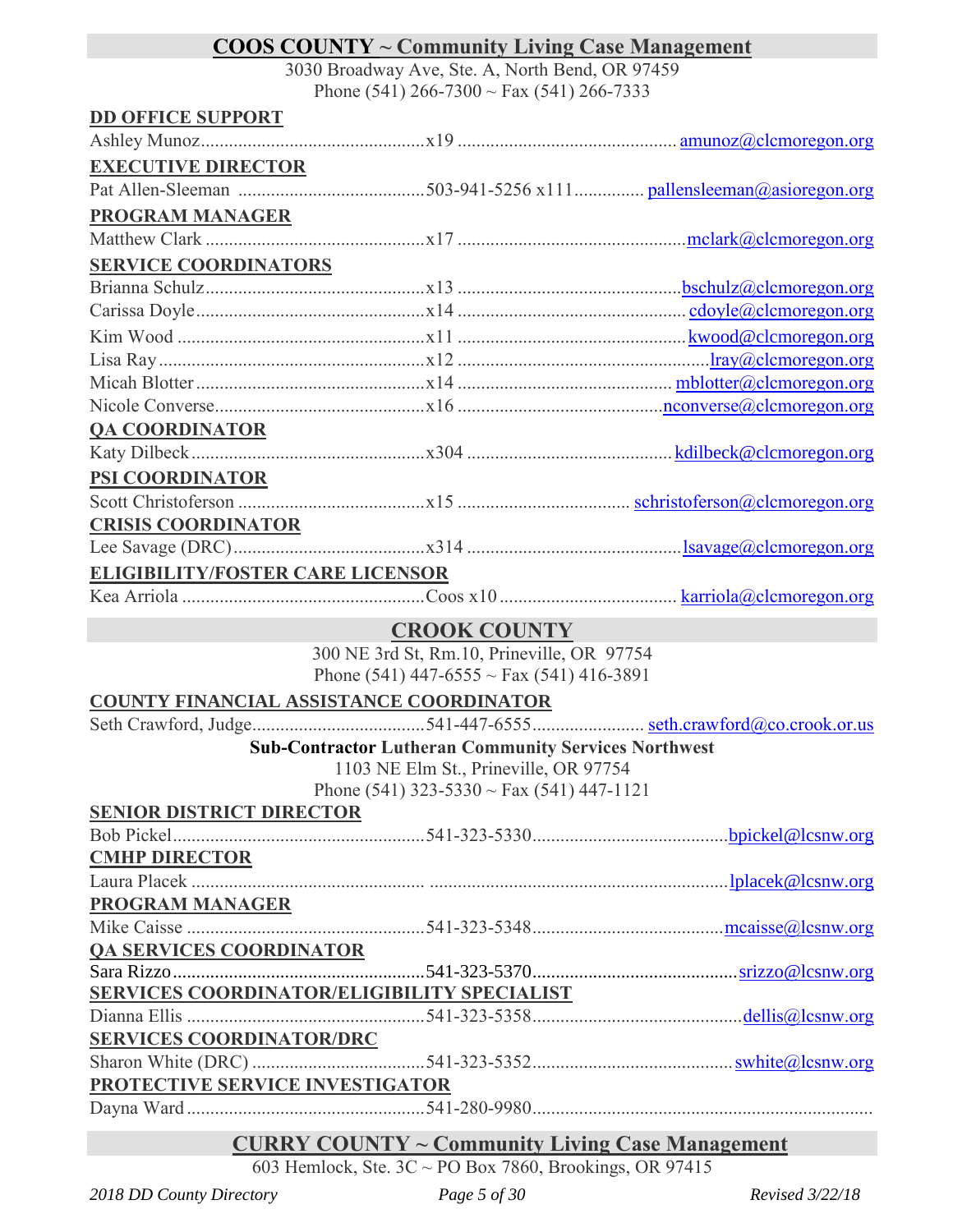Phone (541) 813-1867 ~ Fax (541) 813-1865 320 Central Ave, Ste. 321, Coos Bay, OR 97420 Phone (541) 266-7300 ~ Fax (541) 266-7333

| <b>EXECUTIVE DIRECTOR</b>               |  |
|-----------------------------------------|--|
|                                         |  |
| <b>OFFICE MANAGER</b>                   |  |
|                                         |  |
| <b>PROGRAM MANAGER</b>                  |  |
|                                         |  |
| <b>ELIGIBILITY/FOSTER CARE LICENSOR</b> |  |
|                                         |  |
| <b>QA COORDINATOR</b>                   |  |
|                                         |  |
| PSI COORDINATOR                         |  |
|                                         |  |
| <b>CRISIS COORDINATOR</b>               |  |
|                                         |  |
| <b>SERVICE COORDINATORS</b>             |  |
|                                         |  |
|                                         |  |

### **DESCHUTES COUNTY**

1340 NW Wall St., Bend, OR 97703 Phone (541) 322-7554 ~ Fax (541) 330-4636

#### **DD ADMINISTRATIVE SUPERVISOR (Financial/Budget)**

| <b>CMHP DEPUTY DIRECTOR</b>                  |                                                                        |
|----------------------------------------------|------------------------------------------------------------------------|
|                                              |                                                                        |
| <b>PROGRAM MANAGER</b>                       |                                                                        |
|                                              |                                                                        |
|                                              |                                                                        |
| <b>PROGRAM SUPERVISORS</b>                   |                                                                        |
|                                              | Brenda Kappus (Comprehensive) 541-322-7548 Brenda.Kappus@deschutes.org |
|                                              |                                                                        |
| <b>SERVICE COORDINATORS</b>                  |                                                                        |
|                                              |                                                                        |
|                                              |                                                                        |
|                                              |                                                                        |
|                                              |                                                                        |
|                                              |                                                                        |
|                                              |                                                                        |
|                                              |                                                                        |
|                                              |                                                                        |
|                                              |                                                                        |
|                                              |                                                                        |
|                                              |                                                                        |
|                                              |                                                                        |
| <b>DESIGNATED RESPONSE COORDINATOR (DRC)</b> |                                                                        |
|                                              |                                                                        |

*2018 DD County Directory Page 6 of 30 Revised 3/22/18*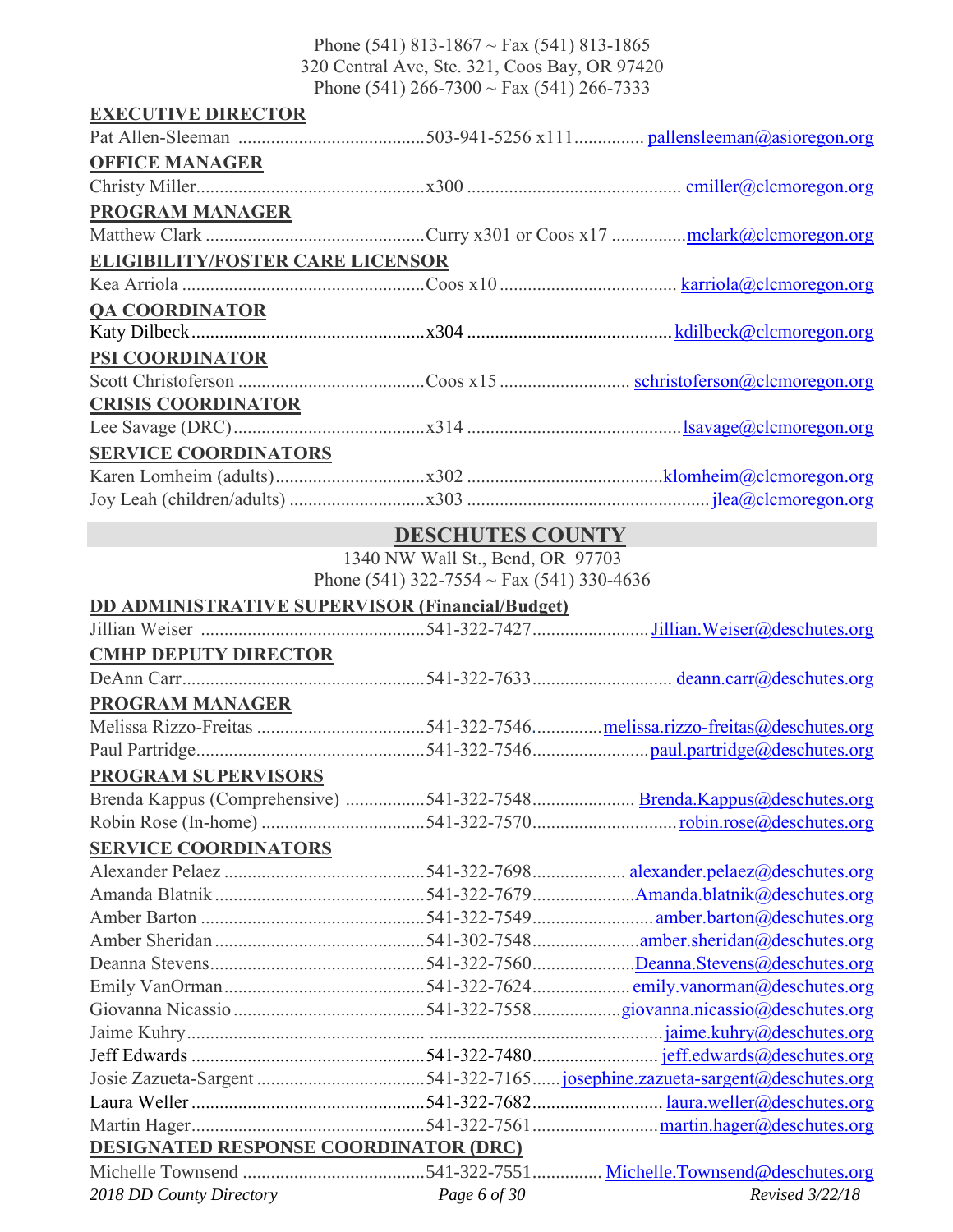### **ELIGIBILITY SPECIALIST/QA COORDINATOR**

| <b>FOSTER CARE SPECIALIST</b>       |                                                          |  |
|-------------------------------------|----------------------------------------------------------|--|
|                                     |                                                          |  |
|                                     | <b>PROTECTIVE SERVICE INVESTIGATOR - Deschutes/Crook</b> |  |
|                                     |                                                          |  |
| DEVELOPMENTAL DISABILITY SPECIALIST |                                                          |  |
|                                     |                                                          |  |

### **DOUGLAS COUNTY ~ Community Living Case Management**

2550 NW Edenbower Blvd., Ste. 106, Roseburg, OR 97471 Phone (541) 315-4300 ~ Fax (541) 671-2507

| <b>DD OFFICE SUPPORT</b>  |                                                      |  |
|---------------------------|------------------------------------------------------|--|
|                           |                                                      |  |
|                           |                                                      |  |
| <b>CMHP DIRECTOR</b>      |                                                      |  |
|                           |                                                      |  |
| <b>PROGRAM MANAGER</b>    |                                                      |  |
|                           |                                                      |  |
|                           | SERVICE COORDINATORS/CASE MANAGERS                   |  |
|                           |                                                      |  |
|                           |                                                      |  |
|                           |                                                      |  |
|                           |                                                      |  |
|                           |                                                      |  |
|                           |                                                      |  |
|                           |                                                      |  |
|                           |                                                      |  |
|                           |                                                      |  |
|                           |                                                      |  |
| <b>CRISIS COORDINATOR</b> |                                                      |  |
|                           |                                                      |  |
| <b>PSI INVESTIGATOR</b>   |                                                      |  |
|                           |                                                      |  |
|                           | <b>QA COORDINATOR/FOSTER CARE LICENSOR</b>           |  |
|                           |                                                      |  |
|                           |                                                      |  |
|                           |                                                      |  |
|                           | <b>GILLIAM COUNTY</b>                                |  |
|                           | 221 S Oregon St ~ PO Box 427, Condon, OR 97823       |  |
|                           | Phone (541) 384-3303 ~ Fax (541) 384-2166            |  |
| <b>COUNTY CONTACT</b>     |                                                      |  |
|                           |                                                      |  |
|                           | <b>COUNTY FINANCIAL ASSISTANCE COORDINATOR</b>       |  |
|                           |                                                      |  |
|                           | <b>Sub-Contractor Community Counseling Solutions</b> |  |

*2018 DD County Directory Page 7 of 30 Revised 3/22/18*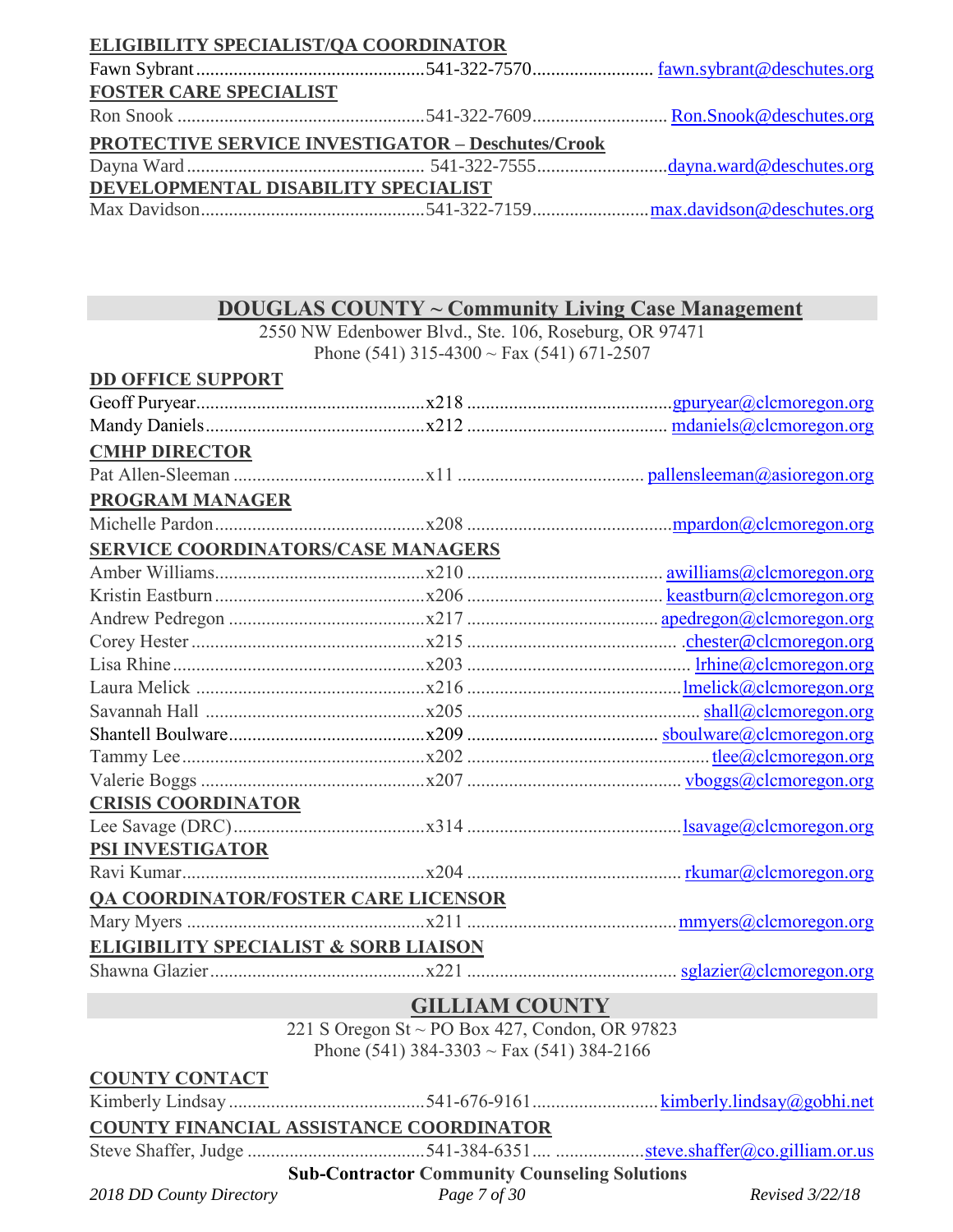120 S Main St ~ PO Box 469, Heppner, OR 97836 Phone (541) 676-9161 ~ Fax (541) 676-5662

| <b>CMHP DIRECTOR</b>       |                                                                      |  |
|----------------------------|----------------------------------------------------------------------|--|
|                            |                                                                      |  |
| <b>PROGRAM MANAGER</b>     |                                                                      |  |
|                            |                                                                      |  |
| <b>DD SUPERVISOR</b>       |                                                                      |  |
|                            |                                                                      |  |
| <b>SERVICE COORDINATOR</b> |                                                                      |  |
|                            |                                                                      |  |
| PSI/ELIGIBILITY SPECIALIST |                                                                      |  |
|                            |                                                                      |  |
|                            | <b>GRANT COUNTY</b>                                                  |  |
|                            | 201 S Humbolt, Ste. 280, Canyon City, OR 97820                       |  |
|                            | Phone (541) 575-0059 $\sim$ Fax (541) 575-0065                       |  |
| <b>COUNTY CONTACT</b>      |                                                                      |  |
|                            |                                                                      |  |
|                            | COUNTY FINANCIAL ASSISTANCE COORDINATOR                              |  |
|                            |                                                                      |  |
|                            | <b>Sub-Contractor Community Counseling Solutions and DD Services</b> |  |
|                            | 528 E Main, Ste. W, John Day, OR 97845                               |  |
|                            | Phone (541) 575-1466 ~ Fax (541) 575-1411                            |  |
| <b>OFFICE MANAGER</b>      |                                                                      |  |
|                            |                                                                      |  |
| <b>CMHP DIRECTOR</b>       |                                                                      |  |
|                            |                                                                      |  |
| <b>PROGRAM MANAGER</b>     |                                                                      |  |
|                            |                                                                      |  |
| <b>DD SUPERVISOR</b>       |                                                                      |  |
|                            |                                                                      |  |
| <b>SERVICE COORDINATOR</b> |                                                                      |  |
|                            |                                                                      |  |
| PSI/ELIGIBILITY SPECIALIST |                                                                      |  |
|                            |                                                                      |  |
|                            | <b>HARNEY COUNTY</b>                                                 |  |
|                            | 450 N Buena Vista #5, Burns, OR 97720                                |  |
|                            | Phone (541) 573-6256 ~ Fax (541) 573-8387                            |  |
|                            | <b>Sub-Contractor Symmetry Care</b>                                  |  |
|                            | 248 W Adams St., Burns, OR 97720                                     |  |
|                            | Phone (541) 573-8376 $\sim$ Fax (541) 573-7622                       |  |
| <b>CMHP DIRECTOR</b>       |                                                                      |  |
|                            |                                                                      |  |
| <b>PROGRAM MANAGER</b>     |                                                                      |  |
|                            |                                                                      |  |
| <b>DD SUPERVISOR</b>       |                                                                      |  |
|                            |                                                                      |  |

*2018 DD County Directory Page 8 of 30 Revised 3/22/18*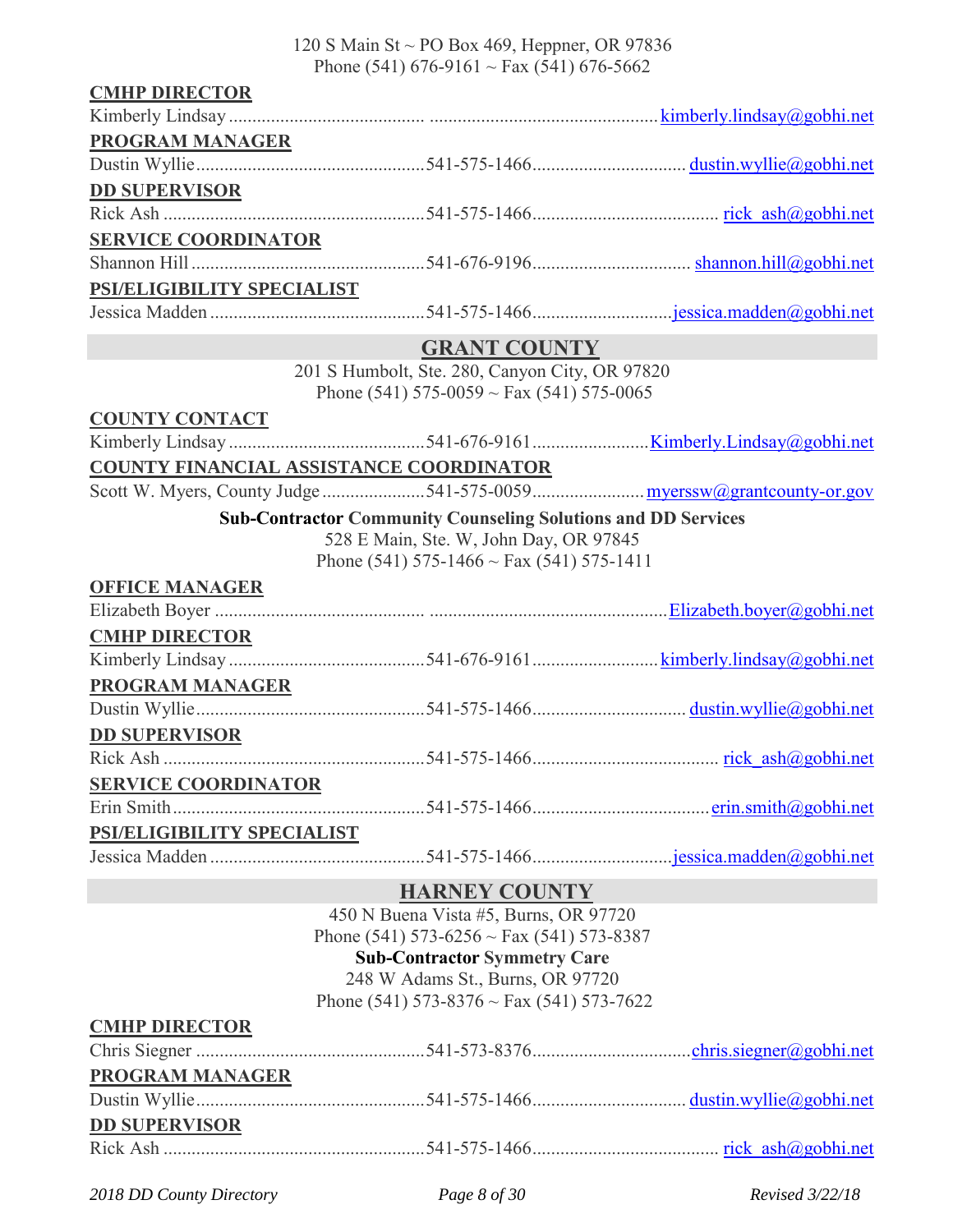**SERVICE COORDINATOR**

Jennifer Jenks.................................................541-573-8151................................ [jennifer.jenks@gobhi.net](mailto:jennifer.jenks@gobhi.net)

#### **PSI/ELIGIBILITY SPECIALIST**

Jessica Madden ..............................................541-575-1466.............................[.jessica.madden@gobhi.net](mailto:jessica.madden@gobhi.net)

#### **JACKSON COUNTY**

140 S. Holly St., Medford, OR 97501 Phone (541) 774-8205 ~ Fax (541) 774-7978

### **HHS DIRECTOR**

| DD PROGRAM MANAGER-SUPERVISOR TO SPECIALIST TEAM                         |  |
|--------------------------------------------------------------------------|--|
|                                                                          |  |
| <b>ELIGIBILITY/INTAKE SPECIALISTS.</b>                                   |  |
|                                                                          |  |
|                                                                          |  |
| <b>LICENSING SPECIALIST</b>                                              |  |
|                                                                          |  |
| PROTECTIVE SERVICES INVESTIGATOR                                         |  |
|                                                                          |  |
| DD OFFICE SUPPORT TEAM                                                   |  |
|                                                                          |  |
| Ginger Cerola, PSW Support541-770-7713 <u>cerolagl@jacksoncounty.org</u> |  |
|                                                                          |  |
|                                                                          |  |
| SUPERVISOR - OFFICE SUPPORT & SERVICES COORDINATORS - COMPREHENSIVE TEAM |  |
|                                                                          |  |
| <b>SERVICES COORDINATORS - COMPREHENSIVE TEAM</b>                        |  |
|                                                                          |  |
|                                                                          |  |
|                                                                          |  |
|                                                                          |  |
|                                                                          |  |
|                                                                          |  |
|                                                                          |  |
| <b>SUPERVISOR - SERVICES COORDINATORS - IN HOME SUPPORTS TEAM</b>        |  |
|                                                                          |  |
| <b>SERVICE COORDINATORS - IN-HOME TEAM</b>                               |  |
|                                                                          |  |
|                                                                          |  |
|                                                                          |  |
|                                                                          |  |
|                                                                          |  |
|                                                                          |  |
|                                                                          |  |
|                                                                          |  |
|                                                                          |  |
| **Osvaldo Hernandez-Cruz541-770-3486hernanoh@jacksoncounty.org           |  |
|                                                                          |  |

*2018 DD County Directory Page 9 of 30 Revised 3/22/18*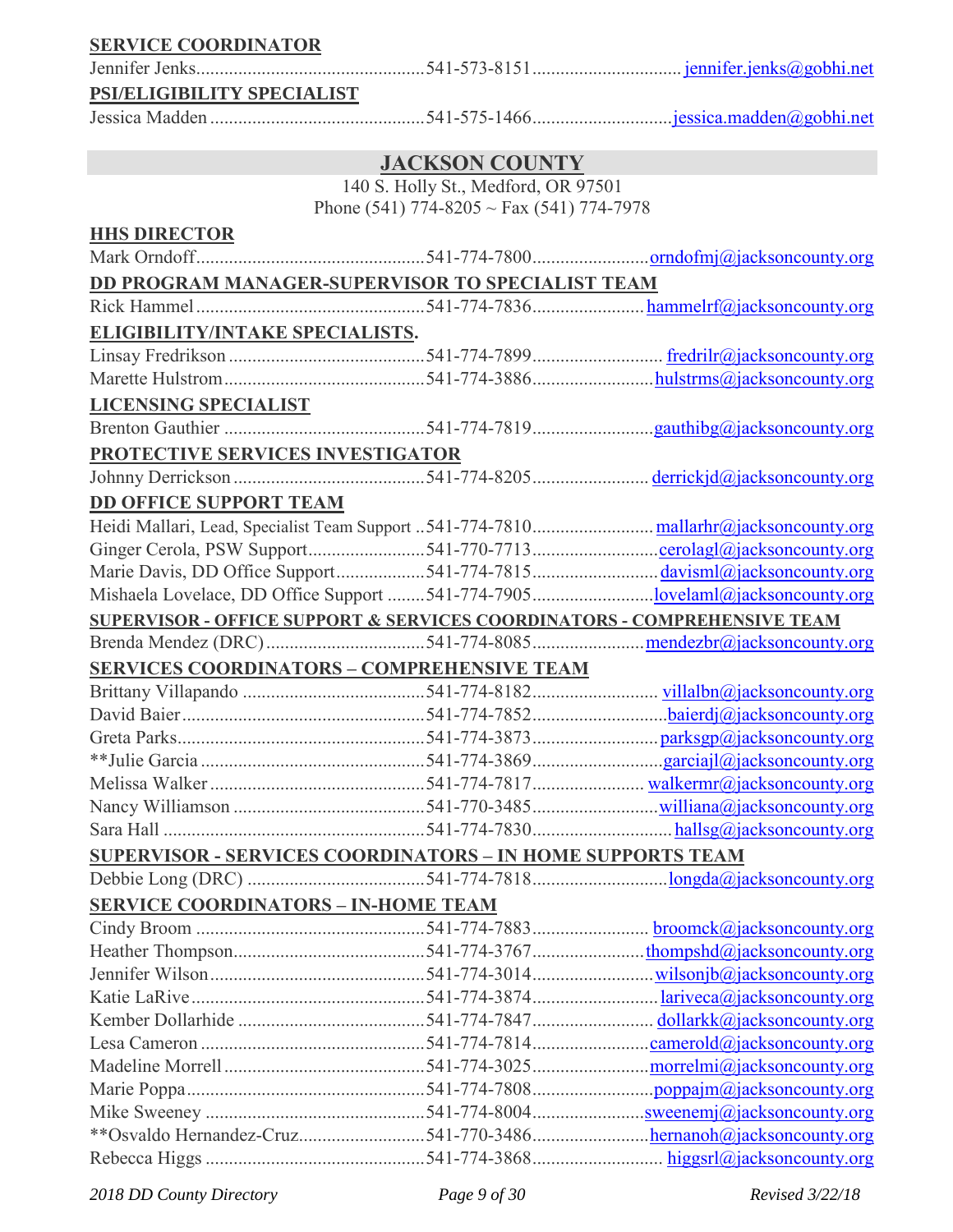|                                         | <b>JEFFERSON COUNTY</b>                                                                                     |  |
|-----------------------------------------|-------------------------------------------------------------------------------------------------------------|--|
|                                         | 66 SE D St, Ste. C, Madras, OR 97741                                                                        |  |
|                                         | Phone (541) 475-2449 ~ Fax (541) 475-4454                                                                   |  |
| <b>COUNTY CONTACT</b>                   |                                                                                                             |  |
|                                         |                                                                                                             |  |
| COUNTY FINANCIAL ASSISTANCE COORDINATOR |                                                                                                             |  |
|                                         |                                                                                                             |  |
|                                         | <b>Sub-Contractor Best Care Treatment Services</b>                                                          |  |
|                                         | 850 SW 4 <sup>th</sup> St, Ste. 200, Madras, OR 97741                                                       |  |
|                                         | (PO Box 1710, Redmond, OR 97756)                                                                            |  |
|                                         | Phone (541) 475-6702~ Fax (541) 475-6704                                                                    |  |
|                                         | [I/DD Office: $242$ SW $4th$ St, Ste. E, Madras, OR 97741]                                                  |  |
| <b>DD PROGRAM ASSISTANT</b>             |                                                                                                             |  |
|                                         |                                                                                                             |  |
| PROGRAM DIRECTOR                        |                                                                                                             |  |
|                                         |                                                                                                             |  |
| <b>SERVICE COORDINATORS</b>             |                                                                                                             |  |
|                                         |                                                                                                             |  |
|                                         |                                                                                                             |  |
| APS INVESTIGATOR/ELIGIBILITY SPECIALIST |                                                                                                             |  |
|                                         |                                                                                                             |  |
|                                         |                                                                                                             |  |
|                                         |                                                                                                             |  |
|                                         | <b>JOSEPHINE COUNTY ~ Community Living Case Management</b><br>1215 NE 7th St, Ste. C, Grants Pass, OR 97526 |  |
|                                         | Phone (541) 474-6072 ~ Fax (541) 474-6280                                                                   |  |
| <b>DD OFFICE SUPPORT</b>                |                                                                                                             |  |
|                                         |                                                                                                             |  |
|                                         |                                                                                                             |  |
|                                         |                                                                                                             |  |
| <b>EXECUTIVE DIRECTOR</b>               |                                                                                                             |  |
|                                         |                                                                                                             |  |
| PROGRAM MANAGER/OPERATIONS DIRECTOR     |                                                                                                             |  |
|                                         |                                                                                                             |  |
| PROGRAM SUPERVISOR/FOSTER CARE LICENSOR |                                                                                                             |  |
|                                         |                                                                                                             |  |
| <b>QA COORDINATOR</b>                   |                                                                                                             |  |
|                                         |                                                                                                             |  |
| <b>CRISIS COORDINATOR</b>               |                                                                                                             |  |
|                                         |                                                                                                             |  |
| <b>LEAD SERVICE COORDINATOR</b>         |                                                                                                             |  |
|                                         |                                                                                                             |  |
| <b>ONA ASSESSOR</b>                     |                                                                                                             |  |
|                                         |                                                                                                             |  |
| <b>SERVICE COORDINATORS</b>             |                                                                                                             |  |
|                                         |                                                                                                             |  |

*2018 DD County Directory Page 10 of 30 Revised 3/22/18*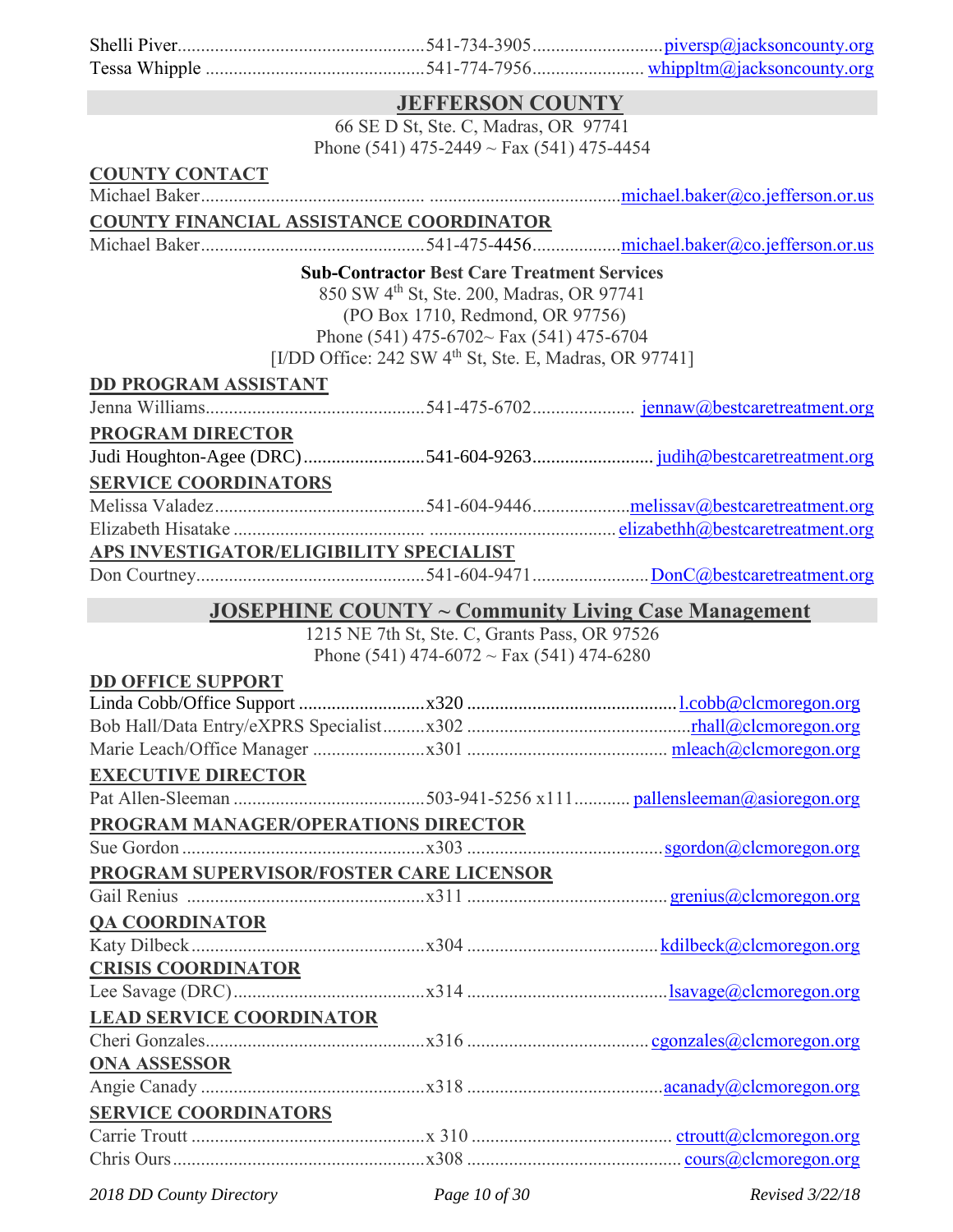| PSI/ELIGIBILITY SPECIALIST    |  |
|-------------------------------|--|
|                               |  |
| <b>ELIGIBILITY SPECIALIST</b> |  |
|                               |  |

Kate McPherson.............................................x309 ................................... [kmcpherson@clcmoregon.org](mailto:kmcpherson@clcmoregon.org)

### **KLAMATH COUNTY**

3328 Vandenberg Rd., Klamath Falls, OR 97603 Phone (541) 885-2435 ~ Fax (541) 885-3709

#### **DIRECTOR**

| <b>PROGRAM MANAGER</b>                           |                            |
|--------------------------------------------------|----------------------------|
|                                                  |                            |
| <b>ADMINISTRATIVE STAFF</b>                      |                            |
|                                                  |                            |
|                                                  |                            |
| <b>SERVICE COORDINATORS</b>                      |                            |
|                                                  | bocomnor@klamathcounty.org |
|                                                  |                            |
|                                                  |                            |
|                                                  |                            |
|                                                  |                            |
|                                                  |                            |
|                                                  |                            |
|                                                  |                            |
|                                                  |                            |
| <b>ELIGIBILITY LICENSING &amp; CERTIFICATION</b> |                            |
|                                                  |                            |
| DDOTECTIVE GEDVICEG INVEGTIC 4 TOD               |                            |

#### **PROTECTIVE SERVICES INVESTIGATOR**

Geneva Lewis ................................................ ...................................................... [glewis@co.klamath.or.us](mailto:glewis@co.klamath.or.us)

#### **LAKE COUNTY ~ Eastern Oregon Human Services Consortium**

312 East 3rd St., The Dalles, OR 97058 Phone (541) 298-2101 ~ Fax (541) 298-7996

### **COUNTY FINANCIAL ASSISTANCE COORDINATOR**

Kevin Campbell.............................................541-298-2101............................. [kevin.campbell@gobhi.net](mailto:kevin.campbell@gobhi.net)

#### **Sub-Contractor Community Counseling Solutions**

Marius Bldg., 100 North D St, Ste 113 Lakeview, OR 97630 Phone (541) 947-0279 ~ Fax (541) 947-0292

#### **CMHP DIRECTOR**

Kimberly Lindsay ..........................................541-676-9161........................... [kimberly.lindsay@gobhi.net](mailto:kimberly.lindsay@gobhi.net)

*2018 DD County Directory Page 11 of 30 Revised 3/22/18*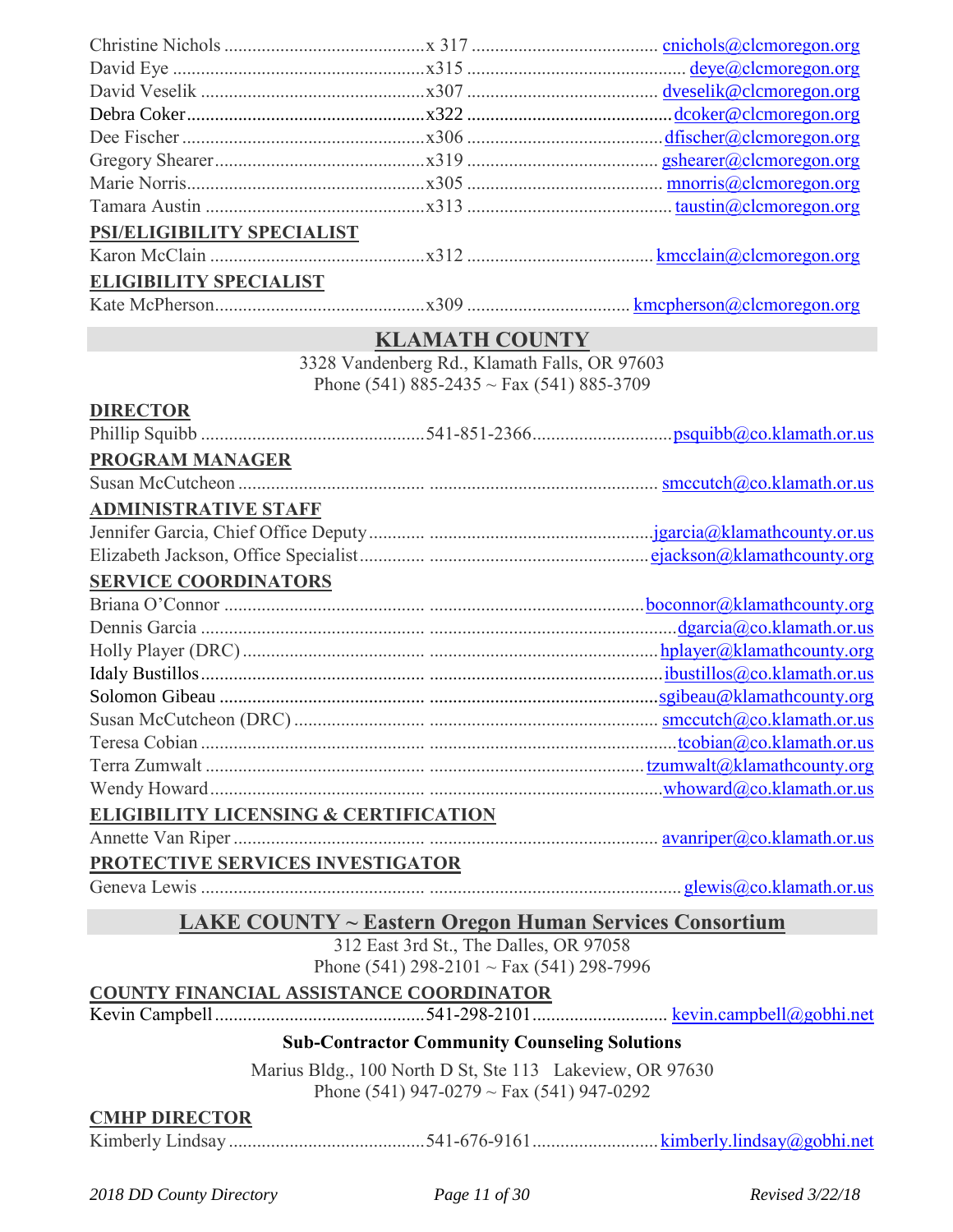| <b>PROGRAM MANAGER</b>                      |                                                       |                                                                        |
|---------------------------------------------|-------------------------------------------------------|------------------------------------------------------------------------|
|                                             |                                                       |                                                                        |
| <b>DD SUPERVISOR</b>                        |                                                       |                                                                        |
|                                             |                                                       |                                                                        |
| <b>SERVICE COORDINATOR</b>                  |                                                       |                                                                        |
|                                             |                                                       |                                                                        |
| PSI/ELIGIBILITY SPECIALIST                  |                                                       |                                                                        |
|                                             |                                                       |                                                                        |
|                                             | <b>LANE COUNTY</b>                                    |                                                                        |
|                                             | 125 E 8th Ave., Eugene, OR 97401 *SHUTTLE MAIL        |                                                                        |
|                                             | Phone (541) $682-3695 \sim \text{Fax}$ (541) 682-3879 |                                                                        |
| <b>CMHP DIRECTOR</b>                        |                                                       |                                                                        |
|                                             |                                                       |                                                                        |
| <b>CMHP ASSISTANT DIRECTOR</b>              |                                                       |                                                                        |
|                                             |                                                       |                                                                        |
|                                             |                                                       |                                                                        |
| <b>PROGRAM MANAGERS</b>                     |                                                       |                                                                        |
|                                             |                                                       |                                                                        |
| <b>MANAGEMENT ANALYST</b>                   |                                                       |                                                                        |
|                                             |                                                       |                                                                        |
| <b>ADMINISTRATIVE SUPPORT SUPERVISOR</b>    |                                                       |                                                                        |
|                                             |                                                       |                                                                        |
| <b>DD ADMINISTRATIVE STAFF</b>              |                                                       |                                                                        |
|                                             |                                                       |                                                                        |
|                                             |                                                       |                                                                        |
|                                             |                                                       |                                                                        |
|                                             |                                                       |                                                                        |
|                                             |                                                       |                                                                        |
|                                             |                                                       |                                                                        |
|                                             |                                                       |                                                                        |
|                                             |                                                       |                                                                        |
|                                             |                                                       |                                                                        |
|                                             |                                                       | Tammy Anderson-Garcia 541-682-6297Tammy.Anderson-Garcia @co.lane.or.us |
| <b>ADULT COMP TEAM SUPERVISOR</b>           |                                                       |                                                                        |
|                                             |                                                       |                                                                        |
| <b>ADULT COMP TEAM SERVICE COORDINATORS</b> |                                                       |                                                                        |
|                                             |                                                       |                                                                        |
|                                             |                                                       |                                                                        |
|                                             |                                                       |                                                                        |
|                                             |                                                       |                                                                        |
|                                             |                                                       |                                                                        |
|                                             |                                                       |                                                                        |
|                                             |                                                       |                                                                        |
|                                             |                                                       |                                                                        |
|                                             |                                                       |                                                                        |
|                                             |                                                       |                                                                        |
|                                             |                                                       |                                                                        |
|                                             |                                                       |                                                                        |
|                                             |                                                       |                                                                        |

*2018 DD County Directory Page 12 of 30 Revised 3/22/18*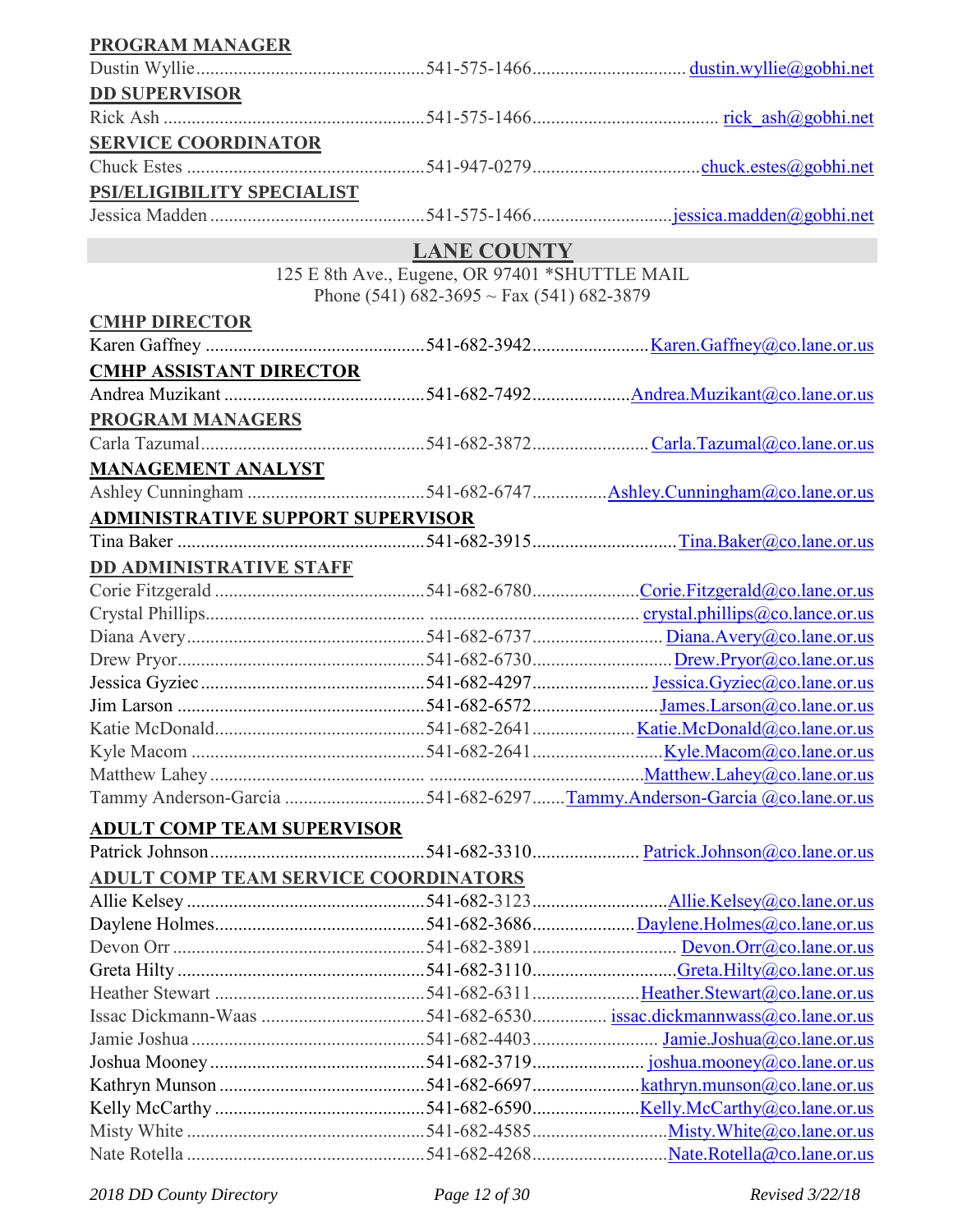| FORENSICS AND HIGH SCHOOL TRANSITION TEAMS SUPERVISOR  |               |                 |
|--------------------------------------------------------|---------------|-----------------|
|                                                        |               |                 |
| <b>HIGH SCHOOL TRANSITION TEAM</b>                     |               |                 |
|                                                        |               |                 |
|                                                        |               |                 |
|                                                        |               |                 |
|                                                        |               |                 |
|                                                        |               |                 |
|                                                        |               |                 |
|                                                        |               |                 |
| <b>FORENSICS TEAM</b>                                  |               |                 |
|                                                        |               |                 |
|                                                        |               |                 |
|                                                        |               |                 |
| <b>KIDS TEAM SUPERVISOR</b>                            |               |                 |
|                                                        |               |                 |
| <b>KIDS TEAM SERVICE COORDINATORS</b>                  |               |                 |
|                                                        |               |                 |
|                                                        |               |                 |
|                                                        |               |                 |
|                                                        |               |                 |
|                                                        |               |                 |
|                                                        |               |                 |
|                                                        |               |                 |
|                                                        |               |                 |
|                                                        |               |                 |
|                                                        |               |                 |
|                                                        |               |                 |
|                                                        |               |                 |
|                                                        |               |                 |
|                                                        |               |                 |
| FOSTER LICENSING, INTAKE/ELIGIBILITY & PSI SUPERVISOR  |               |                 |
|                                                        |               |                 |
| <b>ADULT FOSTER HOME LICENSING &amp; CERTIFICATION</b> |               |                 |
|                                                        |               |                 |
|                                                        |               |                 |
| <b>CHILD FOSTER HOME LICENSING &amp; CERTIFICATION</b> |               |                 |
|                                                        |               |                 |
| <b>INTAKE/ELIGIBILITY</b>                              |               |                 |
|                                                        |               |                 |
|                                                        |               |                 |
|                                                        |               |                 |
|                                                        |               |                 |
|                                                        |               |                 |
| <b>ONA ASSESSORS</b>                                   |               |                 |
|                                                        |               |                 |
|                                                        |               |                 |
|                                                        |               |                 |
|                                                        |               |                 |
|                                                        |               |                 |
| 2018 DD County Directory                               | Page 13 of 30 | Revised 3/22/18 |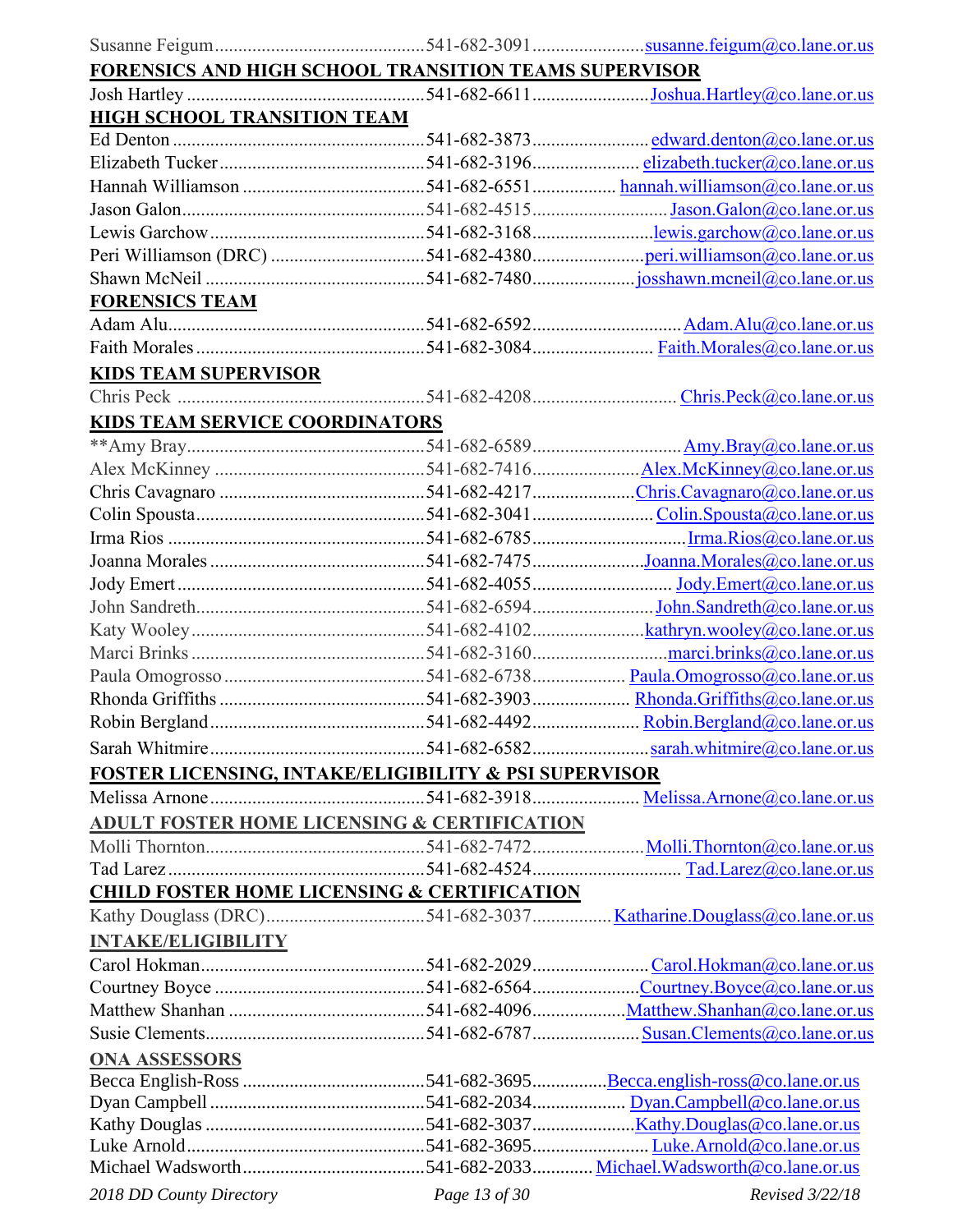| <b>PSI INVESTIGATORS &amp; SCREENER</b> |  |
|-----------------------------------------|--|
|                                         |  |
|                                         |  |

|                               | MAILING 36 SW Nye St., Newport, OR 97365                             |  |
|-------------------------------|----------------------------------------------------------------------|--|
|                               | OFFICE 255 SW Hwy 101, Newport, OR 97365                             |  |
|                               | Phone (541) 265-0482 ~ Fax (541) 265-0603                            |  |
| <b>CMHP DIRECTOR</b>          |                                                                      |  |
|                               |                                                                      |  |
|                               | PROGRAM MANAGER, PSI COORDINATOR/INVESTIGATIONS SCREENER             |  |
|                               |                                                                      |  |
| <b>CLINICAL SUPERVISOR</b>    |                                                                      |  |
|                               |                                                                      |  |
| <b>ELIGIBILTY SPECIALISTS</b> |                                                                      |  |
|                               |                                                                      |  |
|                               |                                                                      |  |
| <b>DRC</b>                    |                                                                      |  |
|                               |                                                                      |  |
| <b>INVESTIGATOR</b>           |                                                                      |  |
|                               |                                                                      |  |
| <b>OFFICE SUPPORT ~ DATA</b>  |                                                                      |  |
|                               |                                                                      |  |
|                               |                                                                      |  |
| <b>SERVICE COORDINATORS</b>   |                                                                      |  |
|                               |                                                                      |  |
|                               |                                                                      |  |
|                               |                                                                      |  |
|                               |                                                                      |  |
|                               | Michelle Sweat-Cordova 541-265-0543  msweat-cordova@co.lincoln.or.us |  |
|                               |                                                                      |  |
|                               | <b>I INIM COLIMITY</b>                                               |  |

#### **LINN COUNTY**

 $315$  SW  $4^{\text{th}}$  Ave  $\sim$  PO Box 100, Albany, OR 97321 \*SHUTTLE MAIL Phone (541) 967-3890 ~ Fax (541) 924-6905

# **DD OFFICE SUPPORT STAFF**

| <b>CMHP DIRECTOR</b>                   |                 |
|----------------------------------------|-----------------|
|                                        |                 |
| PROGRAM MANAGER                        |                 |
|                                        |                 |
| <b>QUALITY ASSURANCE</b>               |                 |
|                                        |                 |
| SERVICE COORDINATORS-ADULT TEAM        |                 |
|                                        |                 |
| 2018 DD County Directory Page 14 of 30 | Revised 3/22/18 |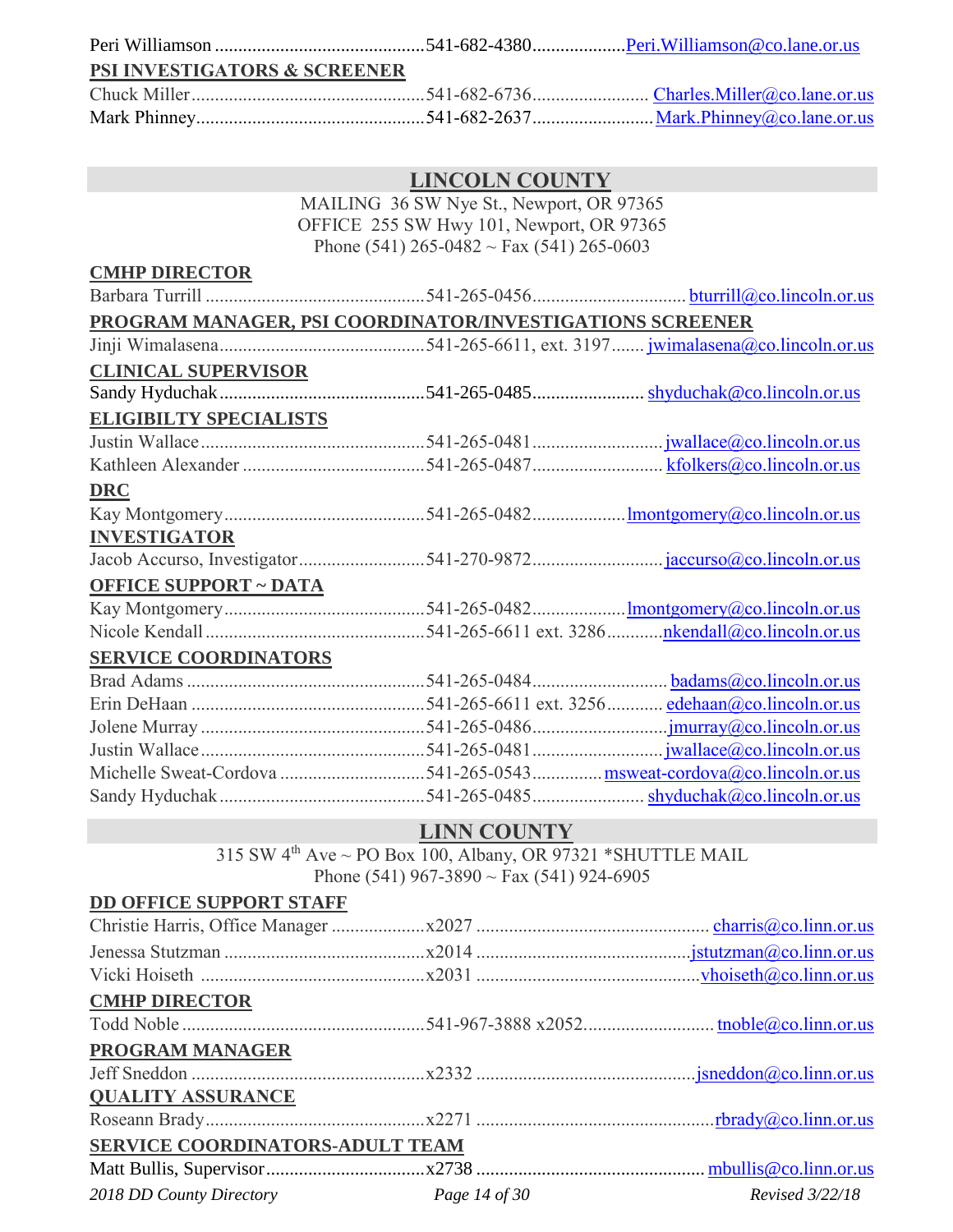| <b>SERVICE COORDINATORS-YOUTH TEAM</b> |                                                                             |  |
|----------------------------------------|-----------------------------------------------------------------------------|--|
|                                        |                                                                             |  |
|                                        |                                                                             |  |
|                                        |                                                                             |  |
|                                        |                                                                             |  |
|                                        |                                                                             |  |
|                                        |                                                                             |  |
|                                        |                                                                             |  |
|                                        |                                                                             |  |
| ELIGIBILITY/ASSESSMENT/ASP             |                                                                             |  |
|                                        |                                                                             |  |
|                                        |                                                                             |  |
|                                        |                                                                             |  |
| <b>FOSTER HOME LICENSOR/DRC</b>        |                                                                             |  |
|                                        |                                                                             |  |
|                                        | <b>MALHEUR COUNTY</b>                                                       |  |
|                                        | 251 B St West #1, Vale, OR 97918                                            |  |
|                                        | Phone (541) 473-5171 ~ Fax (541) 473-5168                                   |  |
|                                        | <b>COUNTY FINANCIAL ASSISTANCE COORDINATOR (board order R13-31 10/2/13)</b> |  |
|                                        |                                                                             |  |
| <b>ALTERNATE CFAA</b>                  |                                                                             |  |
|                                        |                                                                             |  |
|                                        | <b>Sub-Contractor Lifeways, Inc.</b>                                        |  |
|                                        | 702 Sunset Dr., Ontario, OR 97914                                           |  |
|                                        | Phone (541) 889-9167 ~ Fax (541) 889-7873                                   |  |
| <b>CMHP DIRECTOR/CEO</b>               |                                                                             |  |
|                                        |                                                                             |  |
| <b>PSW COORDINATOR</b>                 |                                                                             |  |
|                                        |                                                                             |  |
|                                        |                                                                             |  |
| <b>DIRECTOR</b>                        |                                                                             |  |
|                                        |                                                                             |  |
| PROGRAM MANAGER                        |                                                                             |  |
|                                        |                                                                             |  |
| <b>SERVICE COORDINATORS</b>            |                                                                             |  |
|                                        |                                                                             |  |
|                                        |                                                                             |  |
|                                        |                                                                             |  |
|                                        |                                                                             |  |
|                                        |                                                                             |  |
| PSI COORDINATOR                        |                                                                             |  |
|                                        |                                                                             |  |
| LICENSING & ELIGIBILITY SPECIALIST     |                                                                             |  |
|                                        |                                                                             |  |
|                                        |                                                                             |  |

*2018 DD County Directory Page 15 of 30 Revised 3/22/18*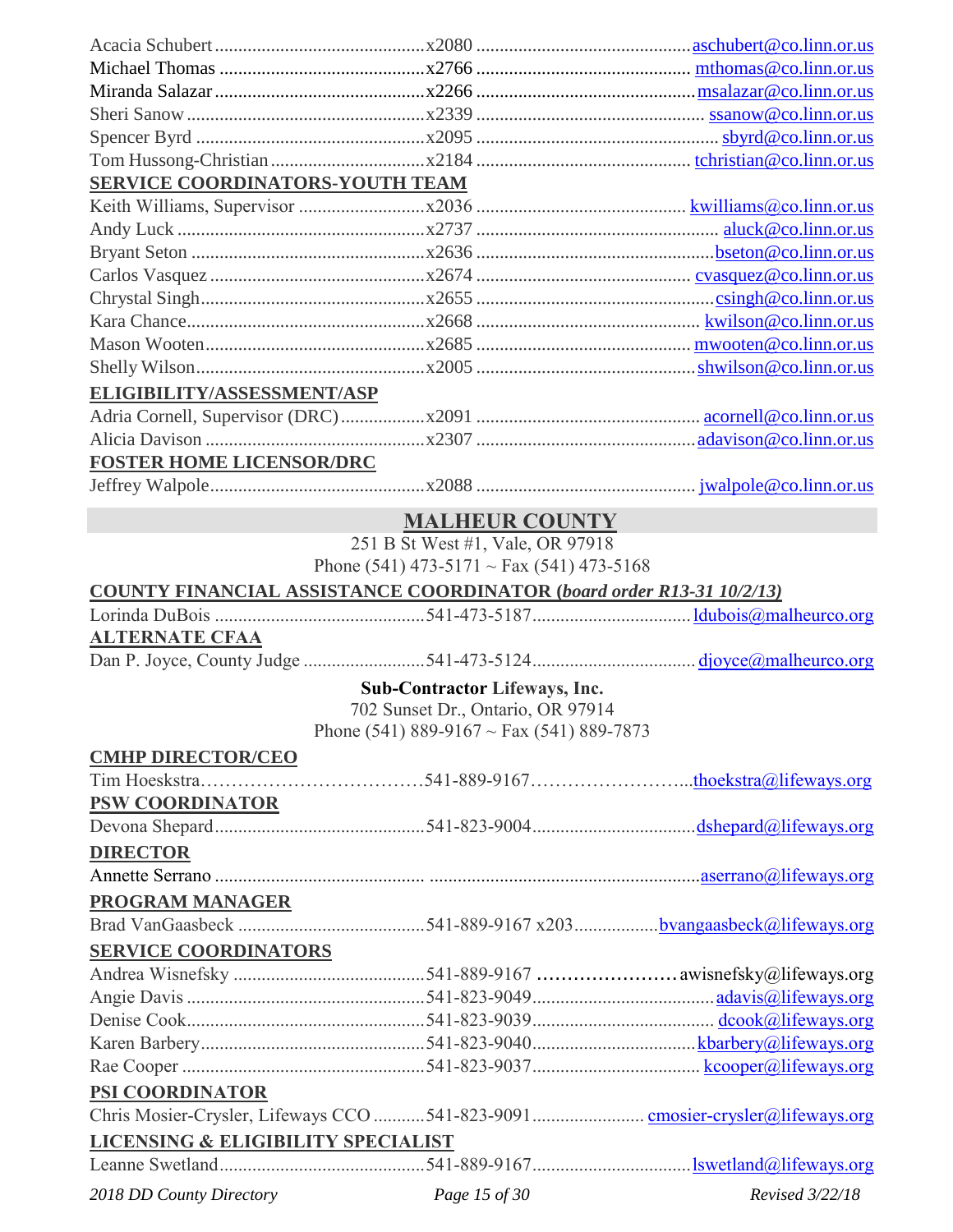### **PSW COORDINATOR**

|--|--|--|--|

### **MARION COUNTY**

2421 Lancaster Dr. NE, Salem, OR 97305 \*SHUTTLE MAIL Phone (503) 588-5288 ~ Fax (503) 588-5290

| <b>CMHP DIRECTOR</b>                    |                                              |  |
|-----------------------------------------|----------------------------------------------|--|
|                                         |                                              |  |
| <b>DIVISION DIRECTOR</b>                |                                              |  |
|                                         |                                              |  |
| <b>PROGRAM MANAGER</b>                  |                                              |  |
|                                         |                                              |  |
| <b>PROGRAM SUPERVISOR</b>               |                                              |  |
|                                         |                                              |  |
| <b>CLINICAL SUPERVISORS</b>             |                                              |  |
|                                         |                                              |  |
|                                         |                                              |  |
|                                         |                                              |  |
| <b>INTAKE/ ELIGIBILITY</b>              |                                              |  |
|                                         |                                              |  |
|                                         |                                              |  |
|                                         |                                              |  |
| <b>SERVICE COORDINATORS: HIGH RISK</b>  |                                              |  |
|                                         |                                              |  |
|                                         |                                              |  |
| <b>SERVICE COORDINATORS: ADULT TEAM</b> |                                              |  |
|                                         |                                              |  |
|                                         |                                              |  |
|                                         |                                              |  |
|                                         |                                              |  |
|                                         |                                              |  |
|                                         |                                              |  |
|                                         |                                              |  |
|                                         |                                              |  |
|                                         |                                              |  |
|                                         |                                              |  |
|                                         |                                              |  |
|                                         |                                              |  |
|                                         |                                              |  |
|                                         |                                              |  |
|                                         |                                              |  |
|                                         |                                              |  |
|                                         |                                              |  |
|                                         | <b>SERVICE COORDINATORS: TRANSITION TEAM</b> |  |
|                                         |                                              |  |
|                                         |                                              |  |

*2018 DD County Directory Page 16 of 30 Revised 3/22/18*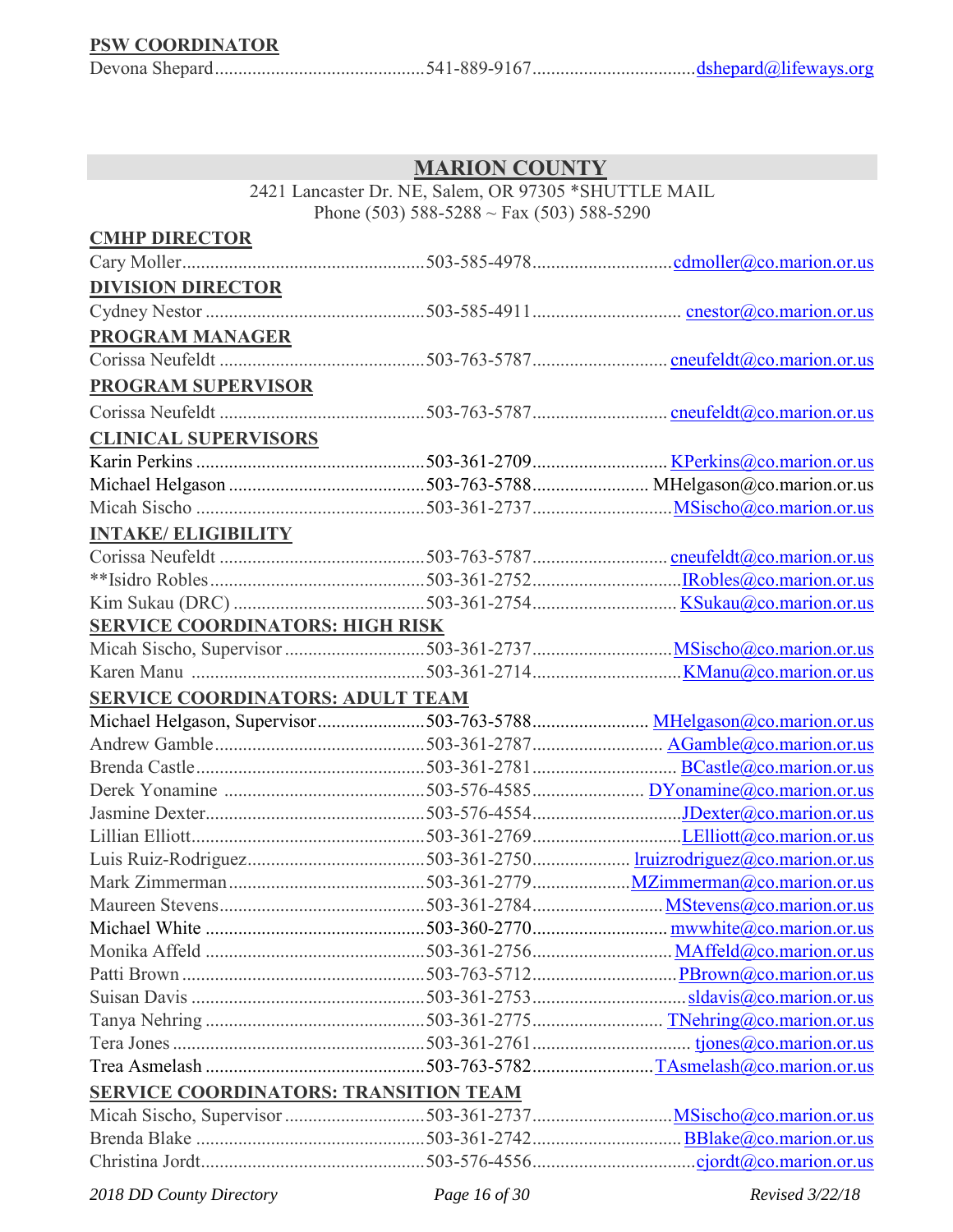| <b>SERVICE COORDINATORS: CHILDREN TEAM</b>       |                                                                     |
|--------------------------------------------------|---------------------------------------------------------------------|
|                                                  | Karin Perkins, Supervisor503-361-2709 KPerkins@co.marion.or.us      |
|                                                  |                                                                     |
|                                                  |                                                                     |
|                                                  |                                                                     |
|                                                  |                                                                     |
|                                                  |                                                                     |
|                                                  |                                                                     |
|                                                  |                                                                     |
|                                                  |                                                                     |
|                                                  |                                                                     |
|                                                  |                                                                     |
|                                                  |                                                                     |
|                                                  |                                                                     |
| <b>SERVICE COORDINATORS; TEMPORARY</b>           |                                                                     |
|                                                  |                                                                     |
|                                                  |                                                                     |
| <b>ADULT ABUSE INVESTIGATORS</b>                 |                                                                     |
|                                                  | Corissa Neufeldt, Supervisor 503-763-5787 cneufeldt@co.marion.or.us |
|                                                  |                                                                     |
|                                                  |                                                                     |
|                                                  |                                                                     |
|                                                  |                                                                     |
| <b>FOSTER HOME LICENSING &amp; CERTIFICATION</b> |                                                                     |
|                                                  | Kathleen Hartzell (Adult) 503-361-2703  KHartzell@co.marion.or.us   |
|                                                  |                                                                     |
| <b>QUALITY ASSURANCE</b>                         |                                                                     |
|                                                  |                                                                     |
|                                                  |                                                                     |
| <b>DD Exprs ADMINISTRATIVE SUPPORT</b>           |                                                                     |
|                                                  |                                                                     |
|                                                  |                                                                     |
|                                                  |                                                                     |
|                                                  |                                                                     |
|                                                  |                                                                     |
|                                                  |                                                                     |
|                                                  |                                                                     |

### **MID-COLUMBIA CDDP**

### **Hood River, Wasco, and Sherman Counties**

THE DALLES OFFICE 419 E 7th St, Ste #207, The Dalles, OR 97058 Phone (541) 296-5452 ~ Fax (541) 296-4792 HOOD RIVER OFFICE 1610 Woods Ct., Hood River, OR 97031 Phone (541) 386-2620 ~ Fax (541) 386-6075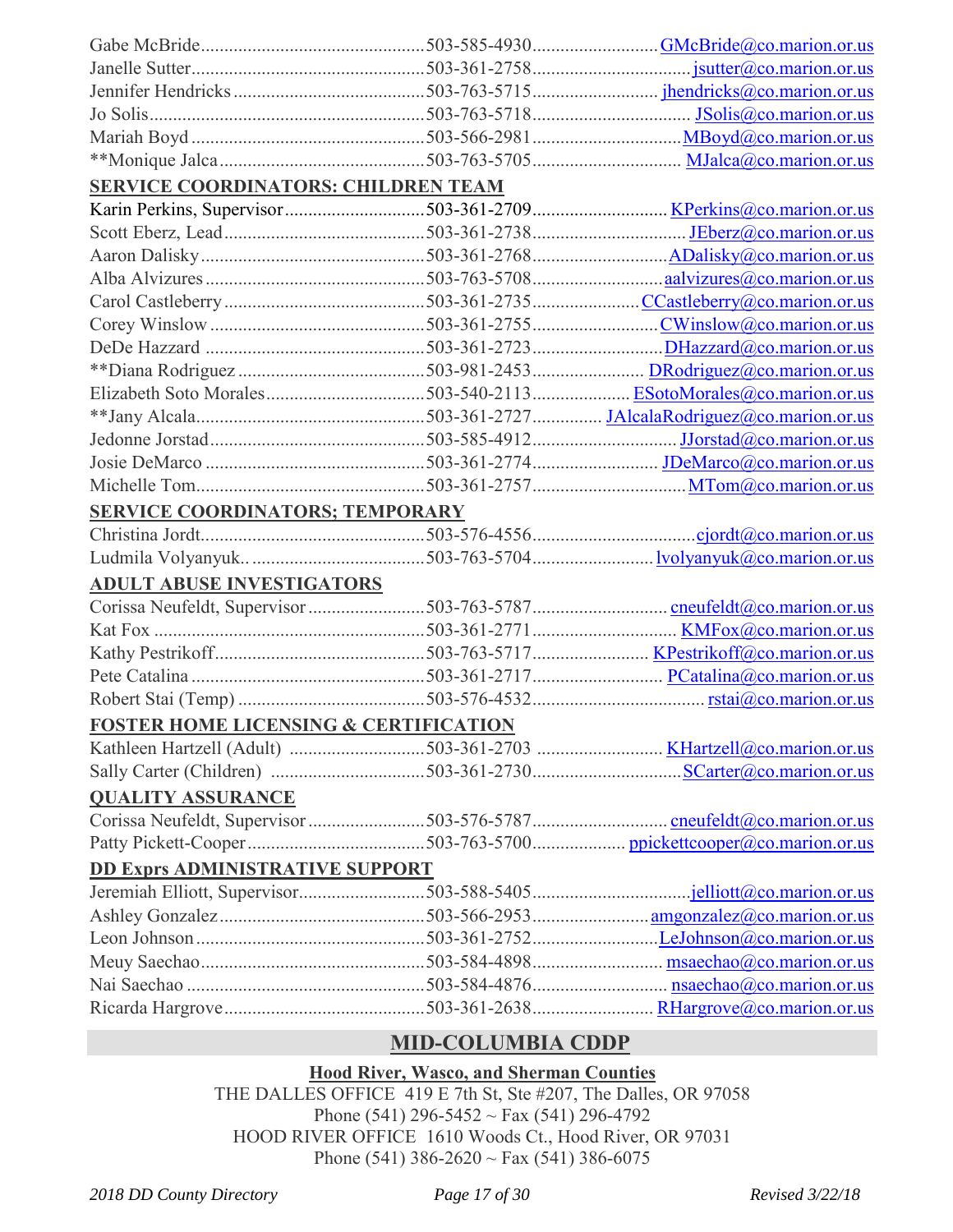| <b>CMHP DIRECTOR</b>                       |                                                      |  |
|--------------------------------------------|------------------------------------------------------|--|
|                                            |                                                      |  |
| <b>PROGRAM MANAGER</b>                     |                                                      |  |
|                                            |                                                      |  |
| PROGRAM SUPERVISOR/ELIGIBILITY SPECIALIST  |                                                      |  |
|                                            |                                                      |  |
| <b>SERVICE COORDINATORS</b>                |                                                      |  |
|                                            |                                                      |  |
|                                            |                                                      |  |
|                                            |                                                      |  |
|                                            |                                                      |  |
| <b>ONA ASSESSOR</b>                        |                                                      |  |
|                                            |                                                      |  |
| <b>ELIGIBILITY SPECIALIST/ONA ASSESSOR</b> |                                                      |  |
|                                            |                                                      |  |
|                                            |                                                      |  |
| <b>ELIGIBILITY SPECIALIST/ONA ASSESSOR</b> |                                                      |  |
|                                            |                                                      |  |
| <b>ADULT ABUSE INVESTIGATOR</b>            |                                                      |  |
|                                            |                                                      |  |
| <b>LICENSOR/CERT</b>                       |                                                      |  |
|                                            |                                                      |  |
| <b>eXPRS ANALYST</b>                       |                                                      |  |
|                                            |                                                      |  |
|                                            | <b>MORROW COUNTY</b>                                 |  |
|                                            | 100 Court St ~ PO Box 788, Heppner, OR 97836         |  |
|                                            | Phone (541) $676-5620 \sim \text{Fax}(541) 676-5621$ |  |
| <b>COUNTY CONTACT</b>                      |                                                      |  |
|                                            |                                                      |  |
| COUNTY FINANCIAL ASSISTANCE COORDINATOR    |                                                      |  |
|                                            |                                                      |  |
|                                            | <b>Sub-Contractor Community Counseling Solutions</b> |  |
|                                            | 120 S Main St ~ PO Box 469, Heppner, OR 97836        |  |
|                                            | Phone (541) 676-9161 ~ Fax (541) 676-5662            |  |
| <b>CMHP DIRECTOR</b>                       |                                                      |  |
|                                            |                                                      |  |
| <b>PROGRAM MANAGER</b>                     |                                                      |  |
|                                            |                                                      |  |
| <b>DD SUPERVISOR</b>                       |                                                      |  |
|                                            |                                                      |  |
| <b>SERVICE COORDINATOR</b>                 |                                                      |  |
|                                            |                                                      |  |
| PSI/ELIGIBILITY SPECIALIST                 |                                                      |  |
|                                            |                                                      |  |

### **MULTNOMAH COUNTY**

421 SW Oak St, Ste. 610, Portland, OR 97204 \*SHUTTLE MAIL Phone (503) 988-3658 ~ Fax (503) 988-3648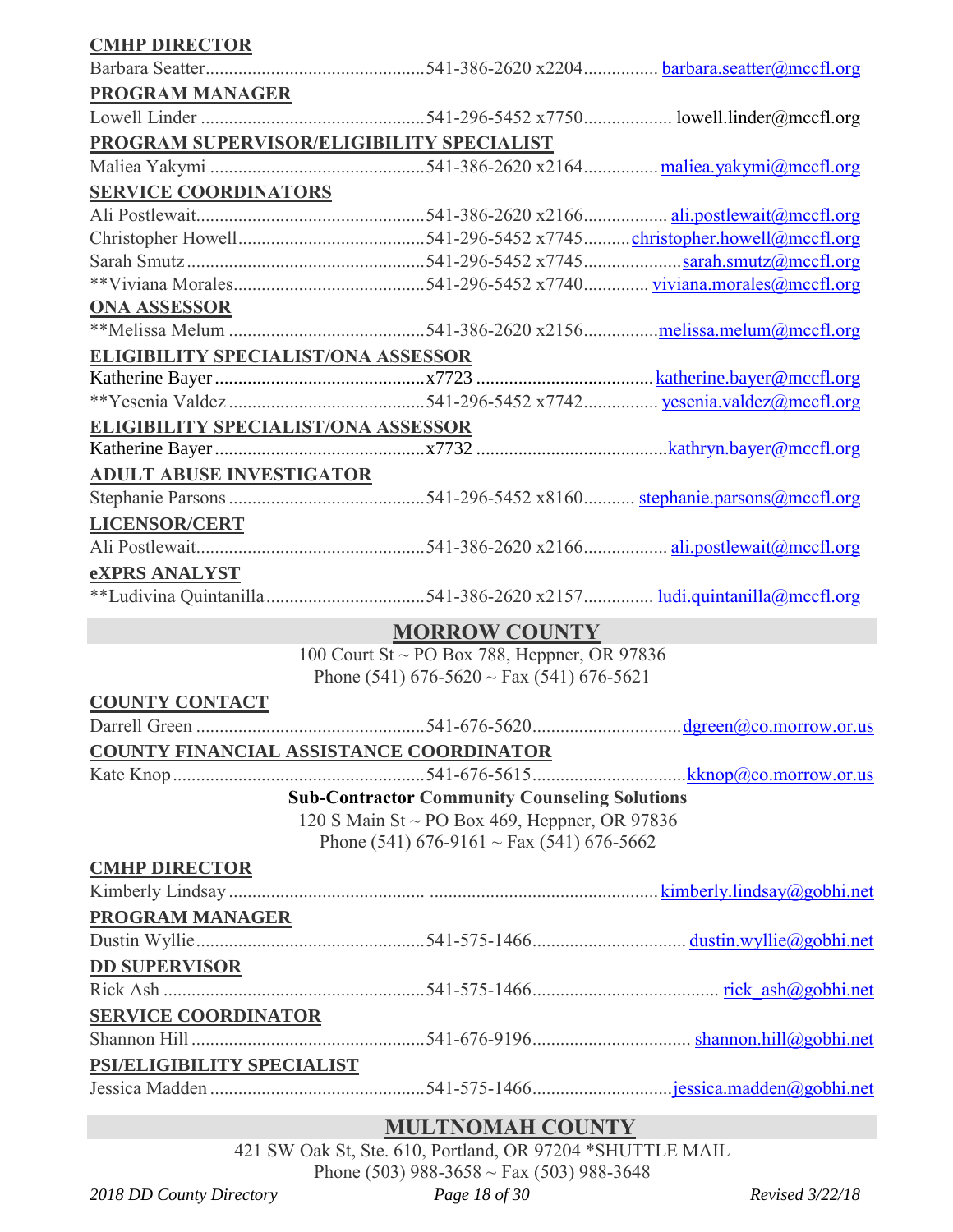### **SENIOR MANAGEMENT**

| <b>INTAKE</b>                  |                                                                     |
|--------------------------------|---------------------------------------------------------------------|
|                                |                                                                     |
|                                |                                                                     |
|                                |                                                                     |
|                                |                                                                     |
| <b>OFFICE SUPPORT</b>          |                                                                     |
|                                |                                                                     |
|                                |                                                                     |
| PROTECTIVE SERVICES            |                                                                     |
|                                |                                                                     |
| <b>RECORDS</b>                 |                                                                     |
|                                |                                                                     |
|                                |                                                                     |
|                                |                                                                     |
|                                |                                                                     |
|                                |                                                                     |
|                                |                                                                     |
|                                |                                                                     |
| <b>COMP &amp; PLAN OF CARE</b> |                                                                     |
|                                |                                                                     |
| <b>CMHP DIRECTORS</b>          |                                                                     |
|                                |                                                                     |
|                                |                                                                     |
| <b>SENIOR MANAGER</b>          |                                                                     |
|                                |                                                                     |
| <b>PROGRAM MANAGERS</b>        |                                                                     |
|                                |                                                                     |
|                                |                                                                     |
| <b>DD MANAGEMENT</b>           |                                                                     |
|                                |                                                                     |
|                                |                                                                     |
|                                |                                                                     |
|                                |                                                                     |
|                                |                                                                     |
|                                |                                                                     |
|                                |                                                                     |
|                                | **Silvia Caballero-Fay 503-988-4584silvia.m.caballero_fay@multco.us |
|                                |                                                                     |
|                                |                                                                     |
| <b>DATA ANALYSTS</b>           |                                                                     |
|                                |                                                                     |
|                                |                                                                     |
| <b>PROGRAM SPECIALISTS</b>     |                                                                     |
|                                |                                                                     |
|                                |                                                                     |
|                                |                                                                     |
|                                |                                                                     |
|                                |                                                                     |

*2018 DD County Directory Page 19 of 30 Revised 3/22/18*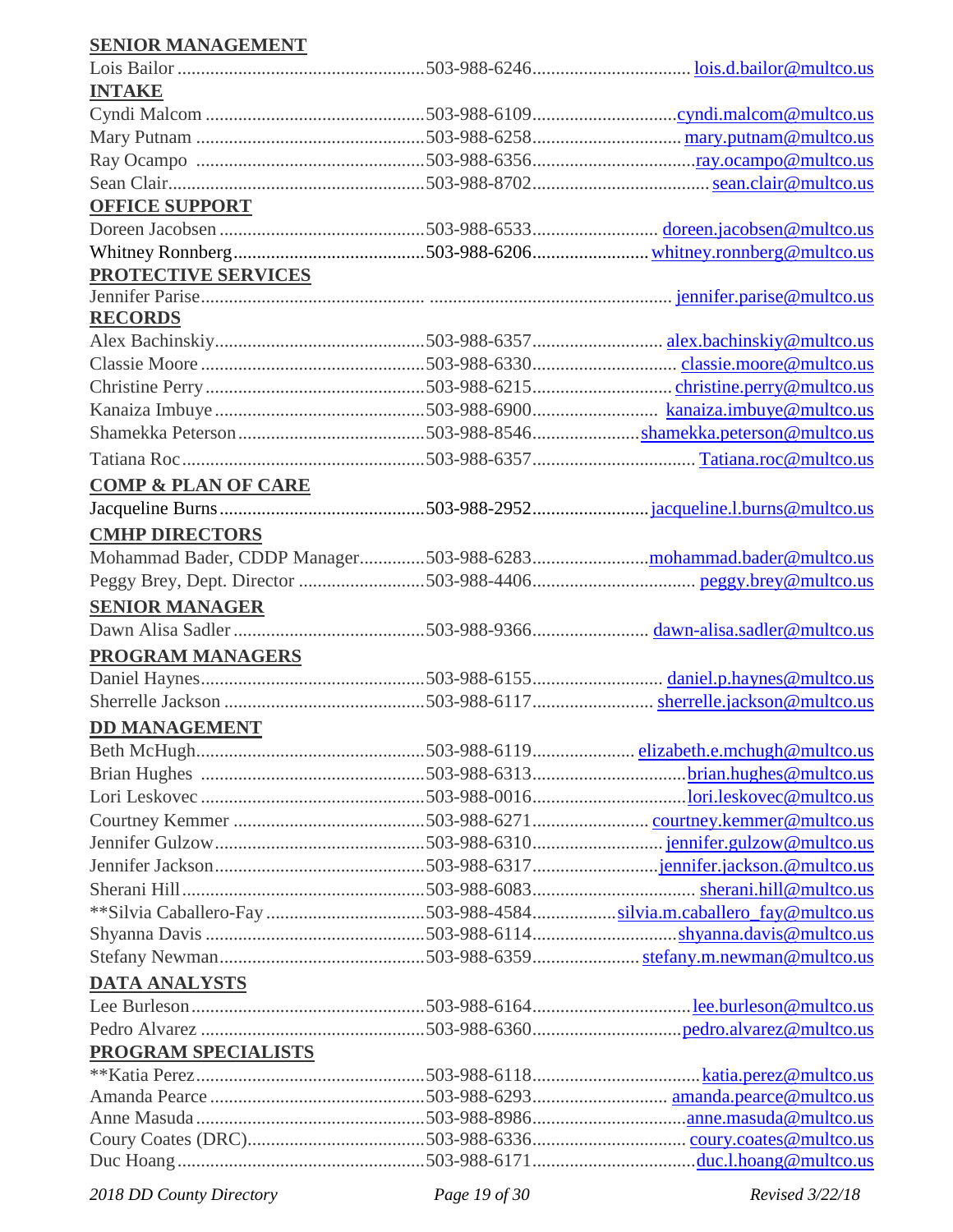| <b>PROGRAM TECHNICIANS</b>  |                                                                       |
|-----------------------------|-----------------------------------------------------------------------|
|                             | Carol Xiemaine Ishizeki 503-988-6145carol.xiemaine-ishizeki@multco.us |
|                             |                                                                       |
|                             |                                                                       |
|                             |                                                                       |
|                             |                                                                       |
|                             |                                                                       |
|                             |                                                                       |
|                             |                                                                       |
|                             |                                                                       |
| <b>DD INVESTIGATORS</b>     |                                                                       |
|                             |                                                                       |
|                             |                                                                       |
|                             |                                                                       |
|                             |                                                                       |
|                             |                                                                       |
|                             |                                                                       |
|                             |                                                                       |
|                             |                                                                       |
|                             |                                                                       |
|                             |                                                                       |
|                             |                                                                       |
|                             |                                                                       |
|                             |                                                                       |
|                             |                                                                       |
| <b>SERVICE COORDINATORS</b> |                                                                       |
|                             |                                                                       |
|                             |                                                                       |
|                             |                                                                       |
|                             |                                                                       |
|                             |                                                                       |
|                             |                                                                       |
|                             |                                                                       |
|                             |                                                                       |
|                             |                                                                       |
|                             |                                                                       |
|                             |                                                                       |

*2018 DD County Directory Page 20 of 30 Revised 3/22/18*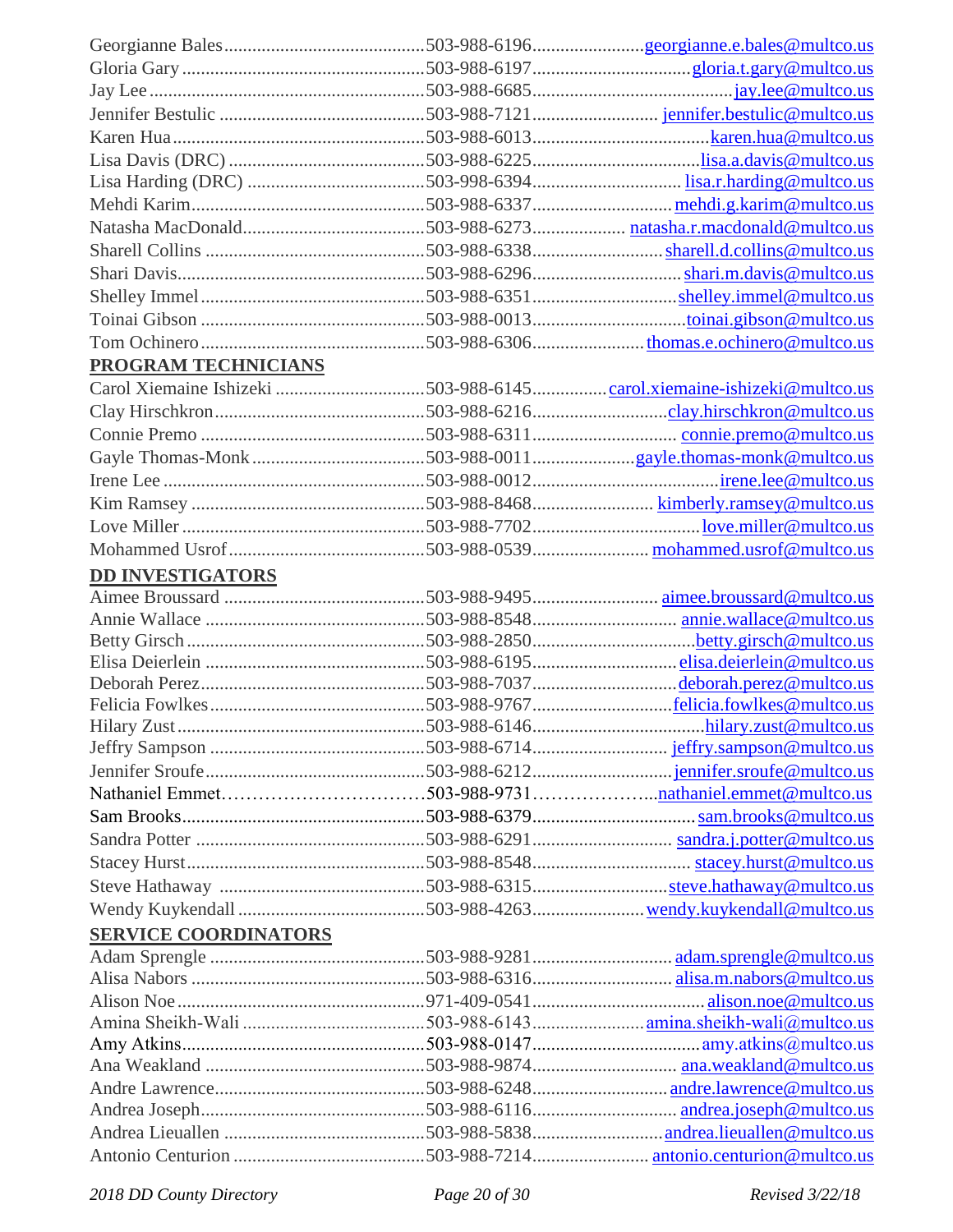*2018 DD County Directory Page 21 of 30 Revised 3/22/18*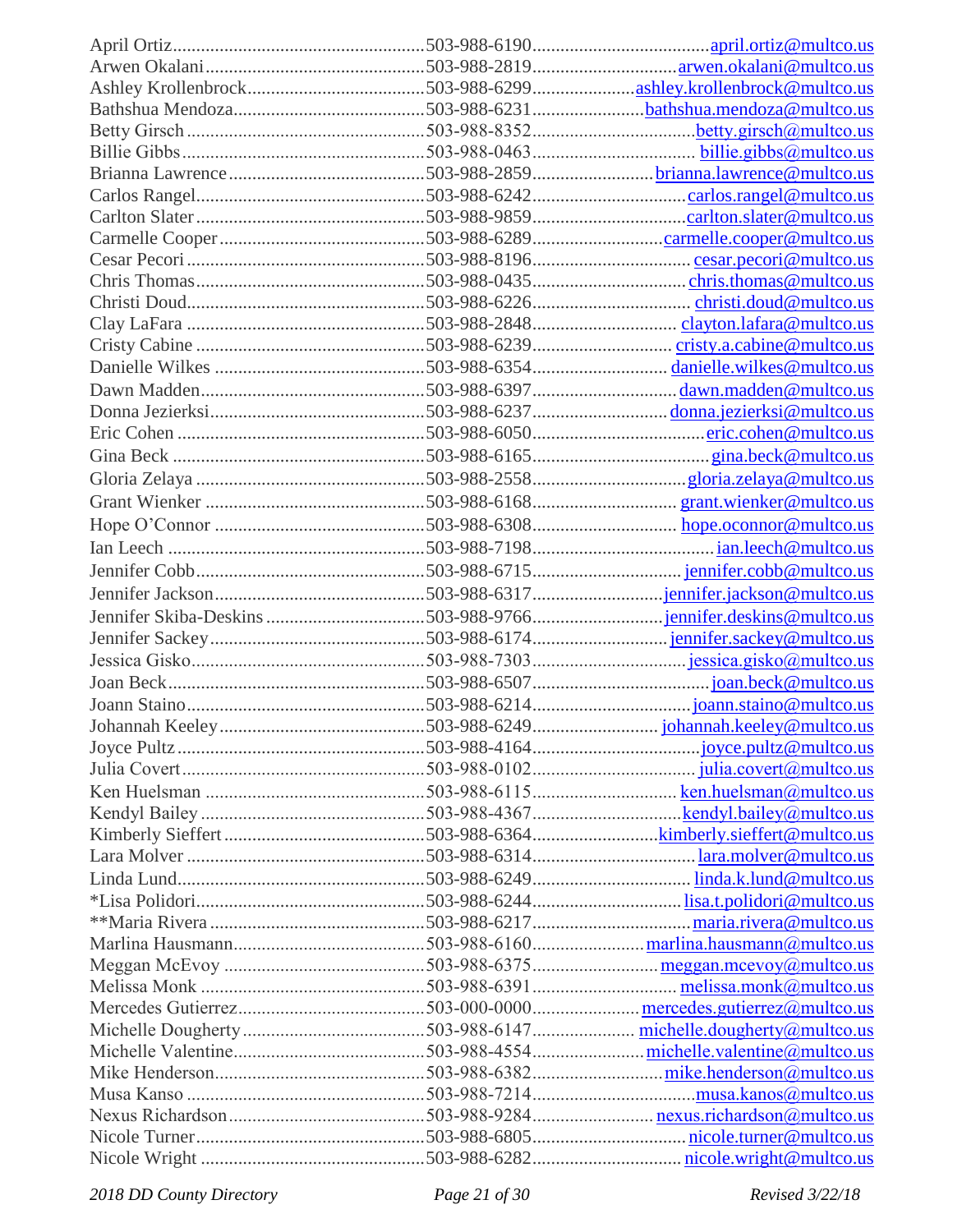|                          | <b>CLINICAL SERVICES SPECIALISTS (ELIGIBILITY SPECIALISTS)</b> |                                                            |
|--------------------------|----------------------------------------------------------------|------------------------------------------------------------|
|                          |                                                                |                                                            |
|                          |                                                                |                                                            |
|                          |                                                                |                                                            |
|                          |                                                                |                                                            |
|                          |                                                                |                                                            |
|                          |                                                                | Tenicea Amos-Combs 503-988-6304tenicea.amoscombs@multco.us |
| <b>RESEARCH ANALYSTS</b> |                                                                |                                                            |
|                          |                                                                |                                                            |
|                          |                                                                |                                                            |

### **POLK COUNTY**

182 SW Academy, Rm 204, Dallas, OR 97338

Phone (503) 831-5969 ~ Fax (503) 623-1874

| <b>DD SUPPORT SPECIALISTS</b> |  |
|-------------------------------|--|
|                               |  |
|                               |  |
| <b>CMHP MANAGER</b>           |  |
|                               |  |
| PROGRAM MANAGER               |  |
|                               |  |
| PROGRAM SUPERVISOR            |  |
|                               |  |
| <b>SERVICE COORDINATORS</b>   |  |
|                               |  |
|                               |  |
|                               |  |
|                               |  |

*2018 DD County Directory Page 22 of 30 Revised 3/22/18*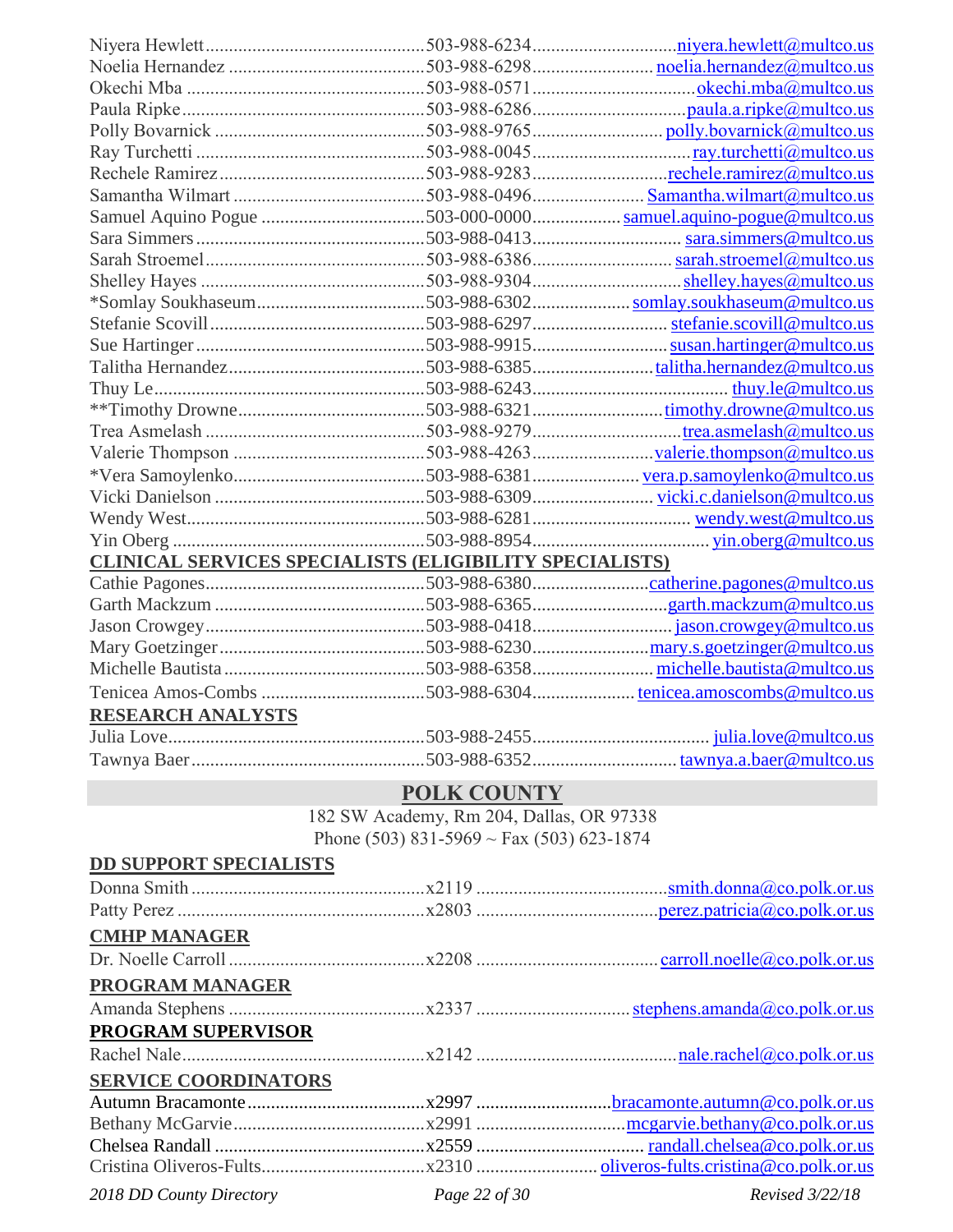| FOSTER HOME LICENSING SPECIALIST        |                                                          |  |
|-----------------------------------------|----------------------------------------------------------|--|
|                                         |                                                          |  |
| <b>FISCAL ANALYST</b>                   |                                                          |  |
|                                         |                                                          |  |
| <b>ELIGIBILITY SPECIALIST</b>           |                                                          |  |
|                                         |                                                          |  |
| PSI COORDINATORS                        |                                                          |  |
|                                         |                                                          |  |
|                                         |                                                          |  |
|                                         | <b>TILLAMOOK COUNTY</b>                                  |  |
|                                         | 201 Laurel Ave., Tillamook, OR 97141                     |  |
|                                         | Phone (503) 842-3403 ~ Fax (503) 842-1384                |  |
| COUNTY FINANCIAL ASSISTANCE COORDINATOR |                                                          |  |
|                                         |                                                          |  |
|                                         | <b>Sub-Contractor Tillamook Family Counseling Center</b> |  |
|                                         | 906 Main Ave, Tillamook, OR 97141                        |  |
|                                         | Phone (503) 842-8201 ~ Fax (503) 815-1870                |  |
| <b>CMHP DIRECTOR</b>                    |                                                          |  |
|                                         |                                                          |  |
| <b>PROGRAM MANAGER</b>                  |                                                          |  |
|                                         |                                                          |  |
| <b>SERVICE COORDINATORS</b>             |                                                          |  |
|                                         |                                                          |  |
|                                         |                                                          |  |
|                                         |                                                          |  |
|                                         |                                                          |  |
|                                         |                                                          |  |
|                                         |                                                          |  |
| <b>ELIGIBILITY SPECIALIST</b>           |                                                          |  |
|                                         |                                                          |  |
| <b>FOSTER LICENSING</b>                 |                                                          |  |
|                                         |                                                          |  |
| <b>QA COORDINATOR</b>                   |                                                          |  |
|                                         |                                                          |  |
|                                         |                                                          |  |
| <b>OFFICE ADMINISTRATOR</b>             |                                                          |  |
|                                         |                                                          |  |
|                                         | <b>UMATILLA COUNTY</b>                                   |  |
|                                         | $017$ CE 124. $\Omega_{\rm t}$ Developed OD 07001        |  |

817 SE 13th St., Pendleton, OR 97801 Phone (541) 276-0452 ~ Fax (541) 276-6438

### **DD DIRECTOR/PROGRAM MANAGER**

Kim Weissenfluh ...........................................541-276-0452 x212....[kim.weissenfluh@umatillacounty.net](mailto:kim.weissenfluh@umatillacounty.net) **SUPERVISOR**

*2018 DD County Directory Page 23 of 30 Revised 3/22/18*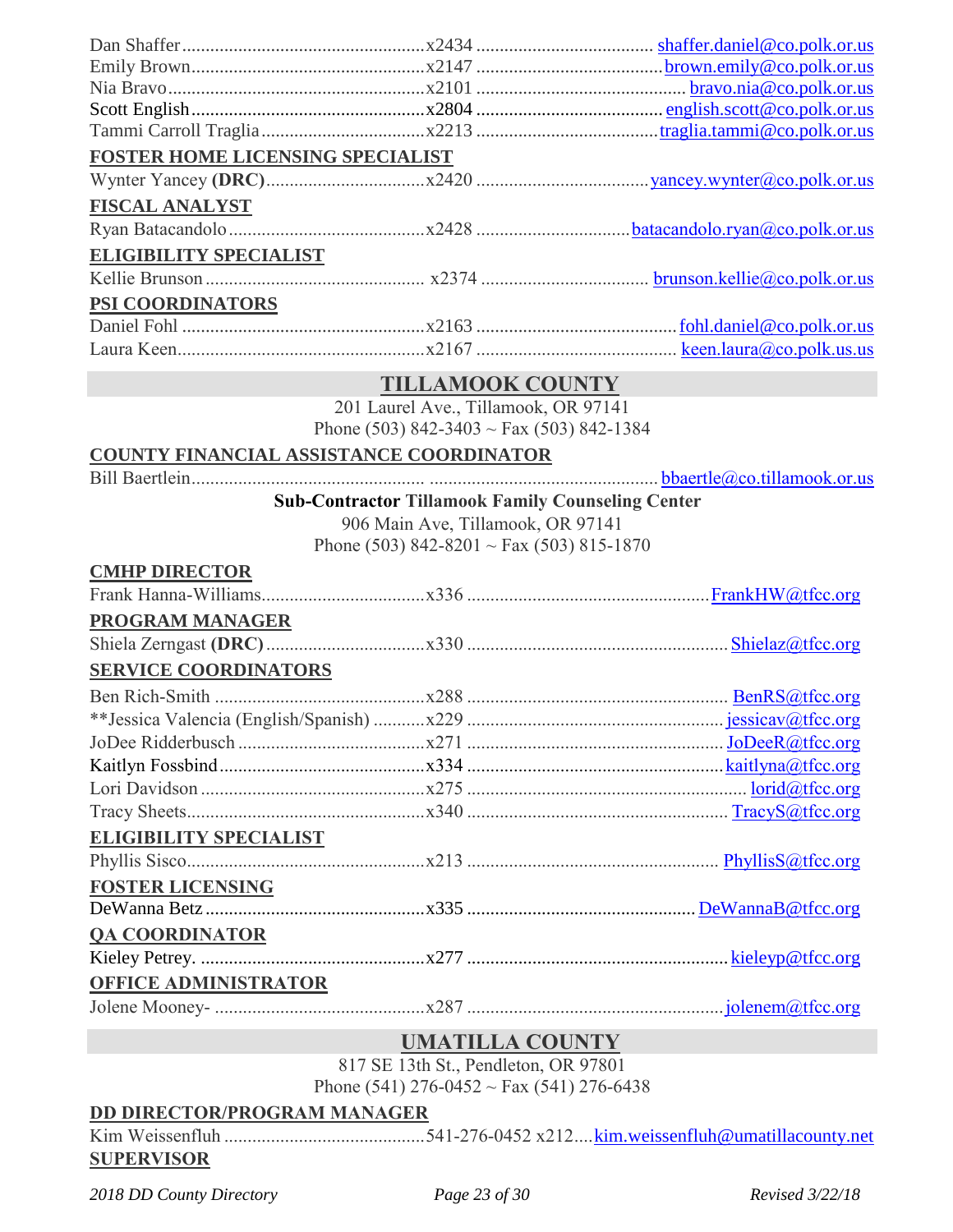| <b>ELIGIBILITY SPECIALIST/BROKERAGE LIAISON</b>    |                                       |
|----------------------------------------------------|---------------------------------------|
|                                                    | audralee.smalley@umatillacounty.net   |
|                                                    |                                       |
|                                                    | lindsee.hancock@umatillacounty.net    |
| Michelle Duitsman (General) 541-276-0452           | .michelle.duitsman@umatillacounty.net |
| Sandra Chapman (eXPRS) 541-278-4451                | sandra.chapman@umatillacounty.net     |
| FOSTER CARE LICENSER/SPECIALIST                    |                                       |
|                                                    |                                       |
|                                                    |                                       |
|                                                    | becky.carter@umatillacounty.net       |
|                                                    |                                       |
|                                                    | . jennifer.abney@umatillacounty.net   |
|                                                    | kimberly.rehder@umatillacounty.net    |
|                                                    | .myra.mendoza@umatillacounty.net      |
|                                                    | <u>ryan.ealson@umatillacounty.net</u> |
|                                                    | samantha.french@umatillacounty.net    |
|                                                    | shawna.calvert@umatillacounty.net     |
| <b>ADULT PROTECTIVE SERVICE (APS) INVESTIGATOR</b> |                                       |
|                                                    | tamara.bock@umatillacounty.net        |
|                                                    | .541-240-2271<br>$.541 - 240 - 2084$  |

### **UNION COUNTY**

1106 K Ave, La Grande OR 97850 Phone (541) 963-1001 ~ Fax (541) 963-1079

#### **COUNTY FINANCIAL ASSISTANCE COORDINATOR**

Shelley Burgess, Administrative Officer.......541-963-1001...............................<u>sburgess@union-co</u>unty.org **Sub-Contractor Center for Human Development, Inc.**

> 2301 Cove Ave., La Grande, OR 97850 Phone (541) 962-8800  $\sim$  Fax (541) 962-7750

| <b>CMHP DIRECTOR</b>      |  |
|---------------------------|--|
|                           |  |
| <b>DD PROGRAM MANAGER</b> |  |
|                           |  |

#### **SERVICE COORDINATORS**

| <b>SERVICE COORDINATORS</b>   |  |
|-------------------------------|--|
|                               |  |
|                               |  |
|                               |  |
|                               |  |
| <b>ELIGIBILITY SPECIALIST</b> |  |
|                               |  |

### **PSI COORDINATORS**

| <u>TUL COOLWITH THOUGH</u>   |  |
|------------------------------|--|
|                              |  |
|                              |  |
| <b>BBOOD</b> IS CREAT IT TOP |  |

#### **PROGRAM SPECIALIST**

Sharon Edmondson........................................541-962-8848...............................[.sedmondson@chdinc.org](mailto:sedmondson@chdinc.org)

### **WALLOWA COUNTY**

758 NW 1st St., Enterprise, OR 97828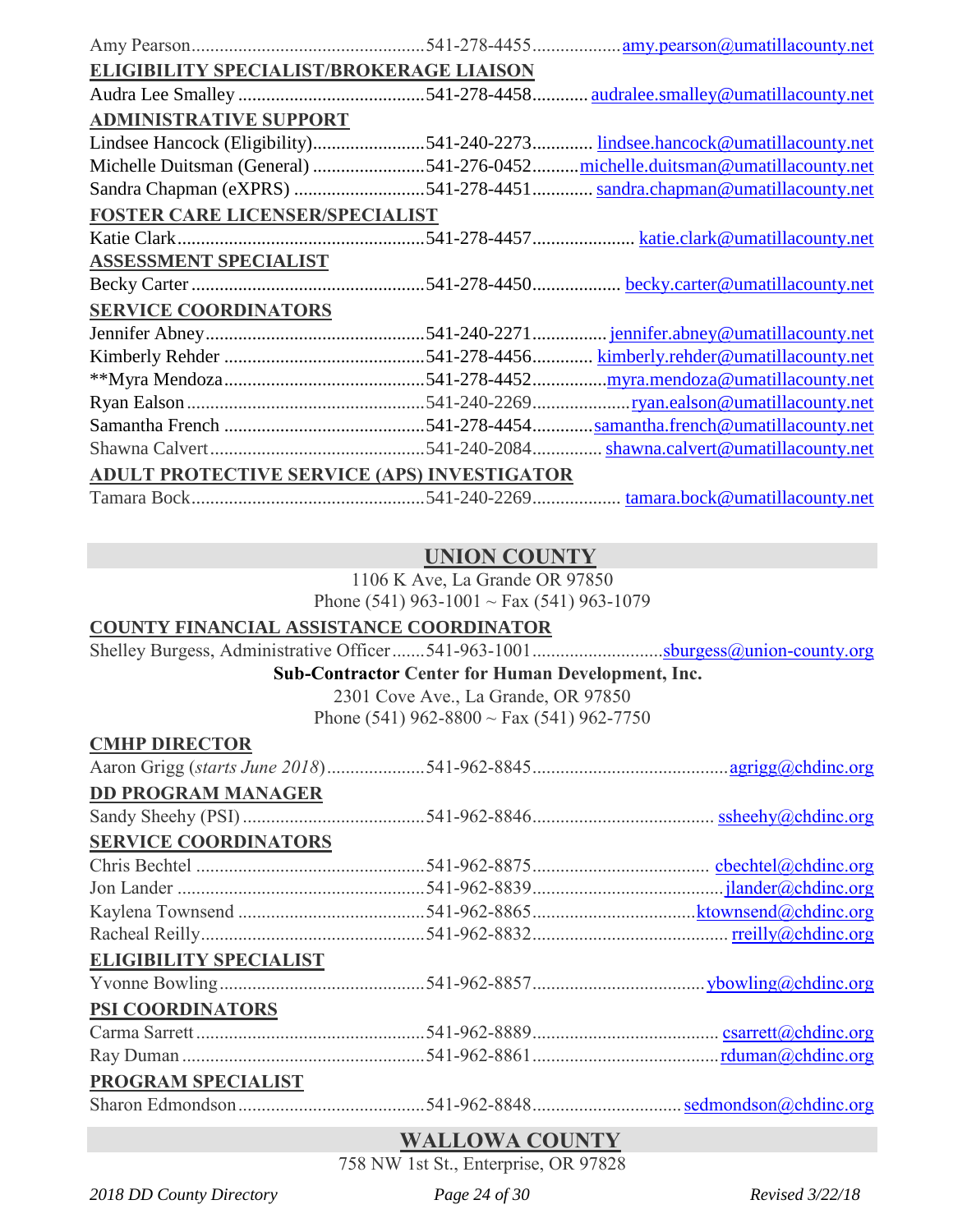|                             | Phone (541) 425-4848 ~ Fax (541) 426-3627                  |  |
|-----------------------------|------------------------------------------------------------|--|
|                             | <b>COUNTY FINANCIAL ASSISTANCE COORDINATOR</b>             |  |
|                             |                                                            |  |
| <b>COUNTY SEPA APPROVER</b> |                                                            |  |
|                             |                                                            |  |
|                             | <b>Sub-Contractor Wallowa Valley Center for Wellness</b>   |  |
|                             | 207 SW 1st ~ PO Box 268, Enterprise, OR 97828              |  |
|                             | Phone (541) 426-4524 $\sim$ Fax (541) 426-3035             |  |
| <b>DD OFFICE SUPPORT</b>    |                                                            |  |
|                             |                                                            |  |
| <b>FINANCIAL MANAGER</b>    |                                                            |  |
|                             |                                                            |  |
| <b>CMHP DIRECTOR</b>        |                                                            |  |
|                             |                                                            |  |
|                             | PROGRAM MANAGER/SERVICE COORDINATOR/ELIGIBILITY SPECIALIST |  |
|                             |                                                            |  |
| <b>SERVICE COORDINATORS</b> |                                                            |  |
|                             |                                                            |  |
|                             |                                                            |  |
| <b>PSI COORDINATOR</b>      |                                                            |  |
|                             |                                                            |  |
|                             | <b>WARM SPRINGS</b>                                        |  |

1115 Wasco St ~ PO Box C Warm Springs, OR 97761 Phone (541) 553-3205 ~ Fax (541) 323-4129

#### **CMHP DIRECTOR**

| <b>PROGRAM MANAGER~DD</b>                                                                                                                                                                                                                                                                                                          |                                                                                                                                                                                                                                                                                                                     |
|------------------------------------------------------------------------------------------------------------------------------------------------------------------------------------------------------------------------------------------------------------------------------------------------------------------------------------|---------------------------------------------------------------------------------------------------------------------------------------------------------------------------------------------------------------------------------------------------------------------------------------------------------------------|
|                                                                                                                                                                                                                                                                                                                                    |                                                                                                                                                                                                                                                                                                                     |
| <b>VOC REHAB</b>                                                                                                                                                                                                                                                                                                                   |                                                                                                                                                                                                                                                                                                                     |
|                                                                                                                                                                                                                                                                                                                                    |                                                                                                                                                                                                                                                                                                                     |
| <b>SERVICE COORDINATOR</b>                                                                                                                                                                                                                                                                                                         |                                                                                                                                                                                                                                                                                                                     |
|                                                                                                                                                                                                                                                                                                                                    |                                                                                                                                                                                                                                                                                                                     |
| <b>CONTRACTS</b>                                                                                                                                                                                                                                                                                                                   |                                                                                                                                                                                                                                                                                                                     |
| $\mathbf{D}$ $\mathbf{I}$ $\mathbf{I}$ $\mathbf{I}$ $\mathbf{I}$ $\mathbf{I}$ $\mathbf{I}$ $\mathbf{I}$ $\mathbf{I}$ $\mathbf{I}$ $\mathbf{I}$ $\mathbf{I}$ $\mathbf{I}$ $\mathbf{I}$ $\mathbf{I}$ $\mathbf{I}$ $\mathbf{I}$ $\mathbf{I}$ $\mathbf{I}$ $\mathbf{I}$ $\mathbf{I}$ $\mathbf{I}$ $\mathbf{I}$ $\mathbf{I}$ $\mathbf{$ | $\frac{1}{2}$ $\frac{1}{2}$ $\frac{1}{2}$ $\frac{1}{2}$ $\frac{1}{2}$ $\frac{1}{2}$ $\frac{1}{2}$ $\frac{1}{2}$ $\frac{1}{2}$ $\frac{1}{2}$ $\frac{1}{2}$ $\frac{1}{2}$ $\frac{1}{2}$ $\frac{1}{2}$ $\frac{1}{2}$ $\frac{1}{2}$ $\frac{1}{2}$ $\frac{1}{2}$ $\frac{1}{2}$ $\frac{1}{2}$ $\frac{1}{2}$ $\frac{1}{2}$ |

David Howenstine ......................................... ........................................... [david.howenstine@wstribes.org](mailto:david.howenstine@wstribes.org)

### **WASHINGTON COUNTY**

5240 NE Elam Young Parkway, Ste. 150, Hillsboro, OR 97124 Phone (503) 846-3150 ~ Fax (503) 846-3149

#### **DD OFFICE SUPPORT**

*2018 DD County Directory Page 25 of 30 Revised 3/22/18*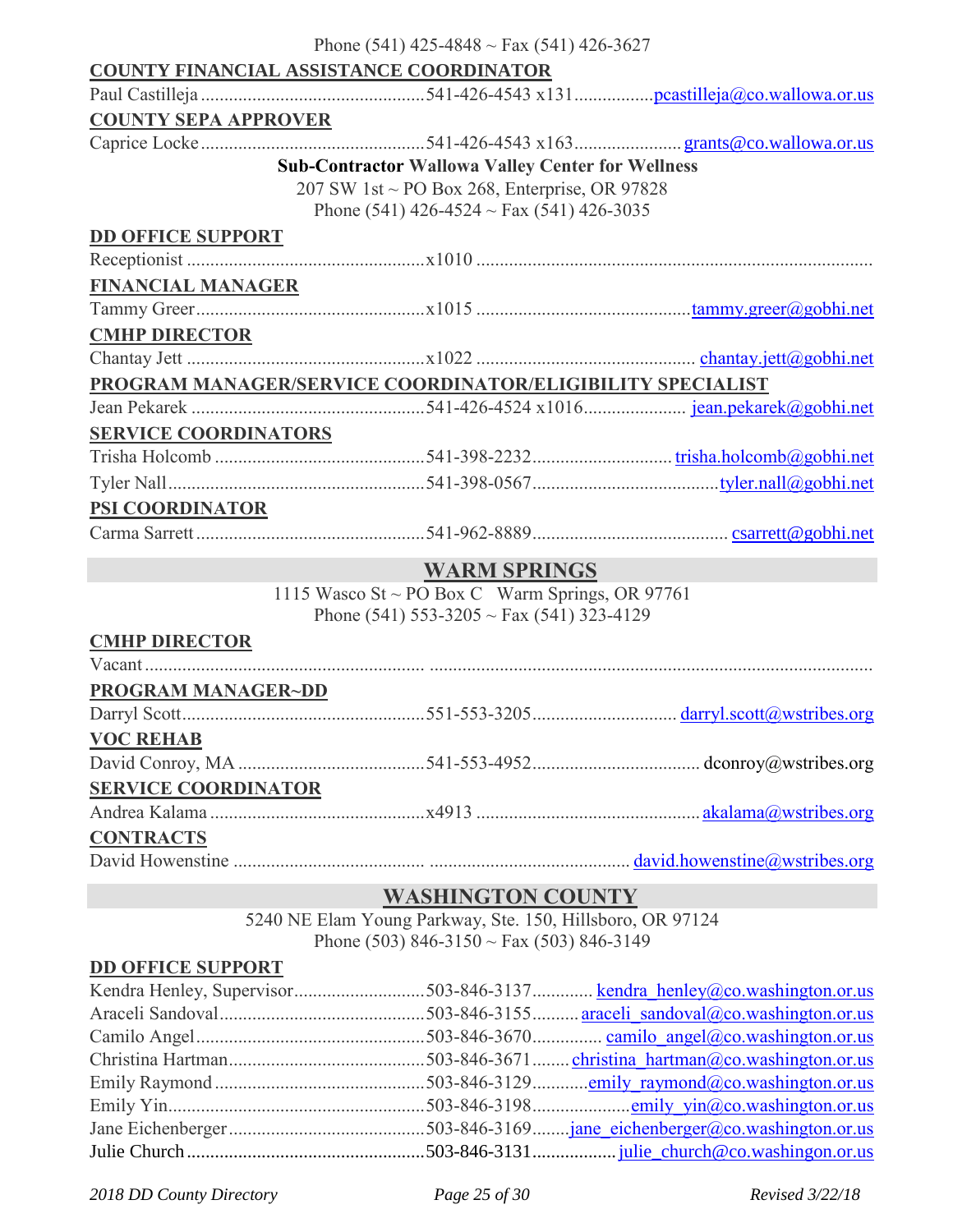| <b>CMHP DIRECTOR</b>        |                                                                                |
|-----------------------------|--------------------------------------------------------------------------------|
|                             |                                                                                |
| <b>PROGRAM MANAGERS</b>     |                                                                                |
|                             |                                                                                |
|                             |                                                                                |
|                             |                                                                                |
|                             |                                                                                |
| PROGRAM COORDINATORS        |                                                                                |
|                             |                                                                                |
|                             |                                                                                |
|                             | Heidi Hartman (Intake)503-846-3127heidi hartman@co.washington.or.us            |
|                             |                                                                                |
|                             |                                                                                |
|                             |                                                                                |
|                             |                                                                                |
|                             |                                                                                |
|                             |                                                                                |
| <b>SERVICE COORDINATORS</b> |                                                                                |
|                             |                                                                                |
|                             |                                                                                |
|                             |                                                                                |
|                             |                                                                                |
|                             |                                                                                |
|                             |                                                                                |
|                             | Catherine Bauman-Virnig503-846-3413catherine bauman-virnig@co.washington.or.us |
|                             |                                                                                |
|                             |                                                                                |
|                             |                                                                                |
|                             |                                                                                |
|                             |                                                                                |
|                             |                                                                                |
|                             |                                                                                |
|                             |                                                                                |
|                             |                                                                                |
|                             |                                                                                |
|                             |                                                                                |
|                             |                                                                                |
|                             |                                                                                |
|                             |                                                                                |
|                             |                                                                                |
|                             |                                                                                |
|                             |                                                                                |
|                             |                                                                                |
|                             |                                                                                |
|                             |                                                                                |
|                             |                                                                                |
|                             |                                                                                |
|                             |                                                                                |

*2018 DD County Directory Page 26 of 30 Revised 3/22/18*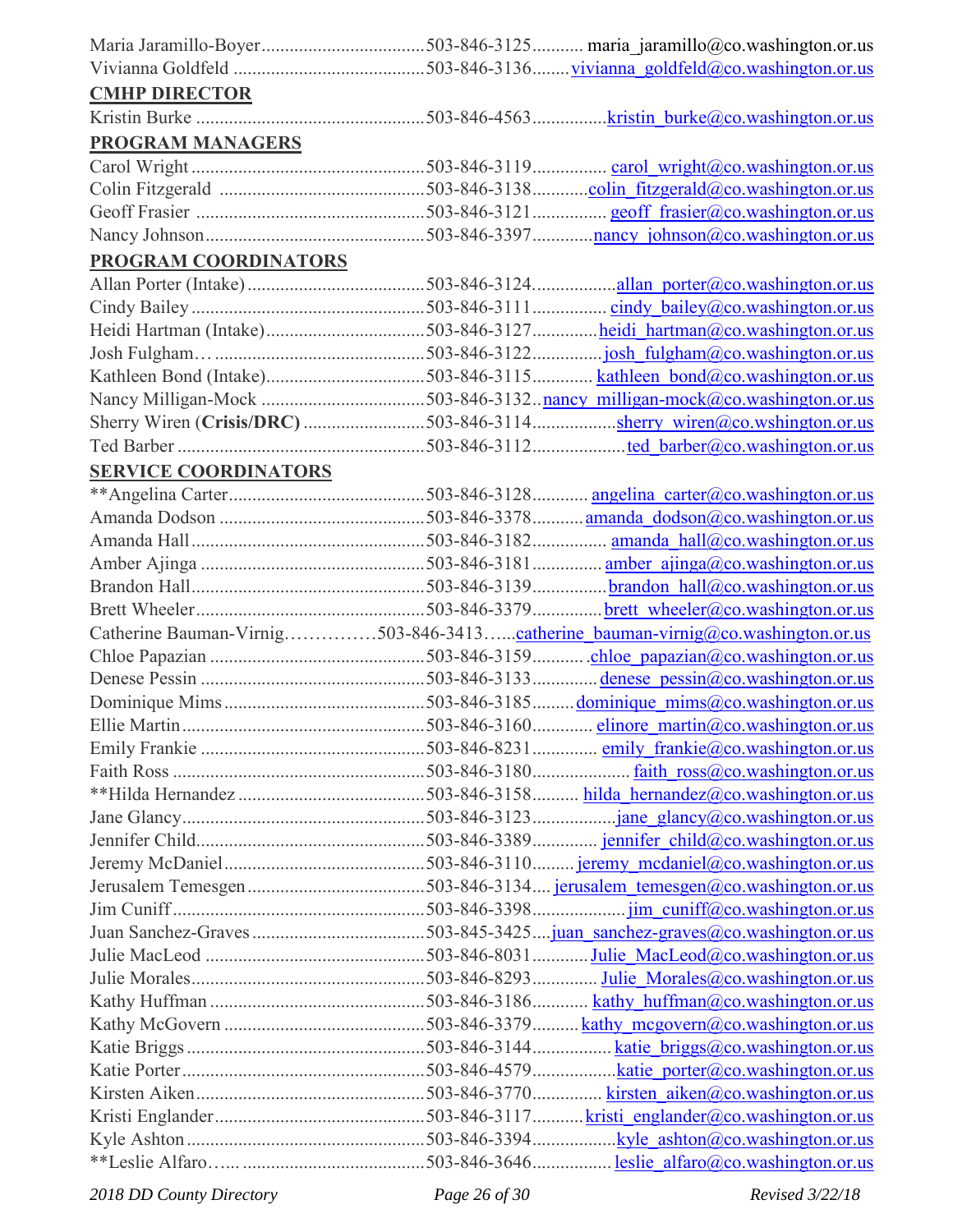| <b>ABUSE INVESTIGATIONS COORDINATORS</b> |                                                      |  |
|------------------------------------------|------------------------------------------------------|--|
|                                          |                                                      |  |
|                                          |                                                      |  |
|                                          |                                                      |  |
|                                          | <b>WHEELER COUNTY</b>                                |  |
|                                          | 401 4th St ~ PO Box 447, Fossil, OR 97830            |  |
|                                          | Phone (541) 763-3460 ~ Fax (541) 763-2410            |  |
| <b>COUNTY CONTACT</b>                    |                                                      |  |
|                                          |                                                      |  |
| <b>FINANCIAL CLERK</b>                   |                                                      |  |
|                                          |                                                      |  |
|                                          | <b>Sub-Contractor Community Counseling Solutions</b> |  |
|                                          | 120 S Main St ~ PO Box 469, Heppner, OR 97836        |  |
|                                          | Phone (541) 676-9161 ~ Fax (541) 676-5662            |  |
| <b>CMHP DIRECTOR</b>                     |                                                      |  |
|                                          |                                                      |  |
| <b>PROGRAM MANAGER</b>                   |                                                      |  |
|                                          |                                                      |  |
| <b>DD SUPERVISOR</b>                     |                                                      |  |
|                                          |                                                      |  |
| <b>SERVICE COORDINATOR</b>               |                                                      |  |
|                                          |                                                      |  |
| PSI/ELIGIBILITY SPECIALIST               |                                                      |  |
|                                          |                                                      |  |
|                                          |                                                      |  |
|                                          | YAMHILL COUNTY                                       |  |
|                                          | 330 NE Kirby St McMinnville, OR 97128                |  |
|                                          | Phone (503) 434-7460 ~ Fax (503) 474-4904            |  |

#### **DD OFFICE SUPPORT**

| <b>ACTING MANAGER</b> |  |
|-----------------------|--|
|                       |  |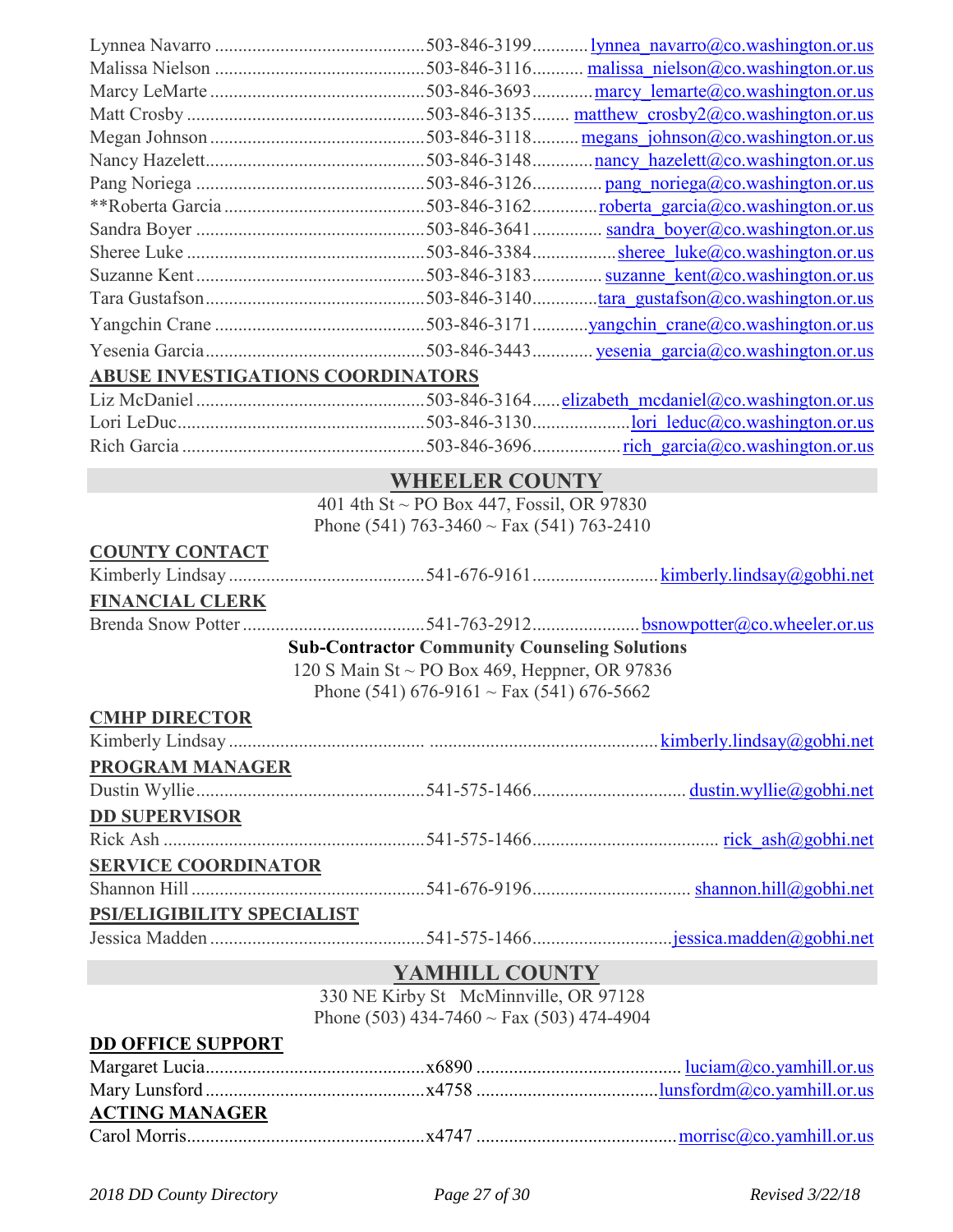### **ELIGIBILITY SPECIALIST**

| <b>LICENSING SPECIALIST</b>            |  |
|----------------------------------------|--|
|                                        |  |
| <b>ONA ASSESSOR</b>                    |  |
|                                        |  |
| <b>SERVICE COORDINATORS</b>            |  |
|                                        |  |
|                                        |  |
|                                        |  |
|                                        |  |
|                                        |  |
|                                        |  |
|                                        |  |
|                                        |  |
|                                        |  |
| <b>ABUSE INVESTIGATOR</b>              |  |
|                                        |  |
| <b>DATA ANALYST</b>                    |  |
|                                        |  |
| <b>ACCOUNTING CLERK</b>                |  |
|                                        |  |
| <b>CMHP DIRECTOR</b>                   |  |
|                                        |  |
| <b>DEPUTY DIRECTOR</b>                 |  |
|                                        |  |
| <b>ADMINISTRATIVE SERVICES MANAGER</b> |  |
|                                        |  |
|                                        |  |

**CIIS**

11826 NE Glisan St., Portland, OR 97220 500 Summer St. NE, Salem, OR 97301 Phone (971) 673-3000 ~ Fax (971) 673-2971

| <b>PROGRAM MANAGERS</b>     |                                     |
|-----------------------------|-------------------------------------|
|                             |                                     |
| <b>INTAKE COORDINATORS</b>  |                                     |
|                             |                                     |
|                             |                                     |
|                             |                                     |
| <b>ADMINISTRATIVE TEAM</b>  |                                     |
|                             |                                     |
|                             |                                     |
|                             |                                     |
|                             |                                     |
|                             |                                     |
|                             |                                     |
| <b>SERVICE COORDINATORS</b> |                                     |
|                             | .amanda.r.soares@dhsoha.state.or.us |
|                             |                                     |

*2018 DD County Directory Page 28 of 30 Revised 3/22/18*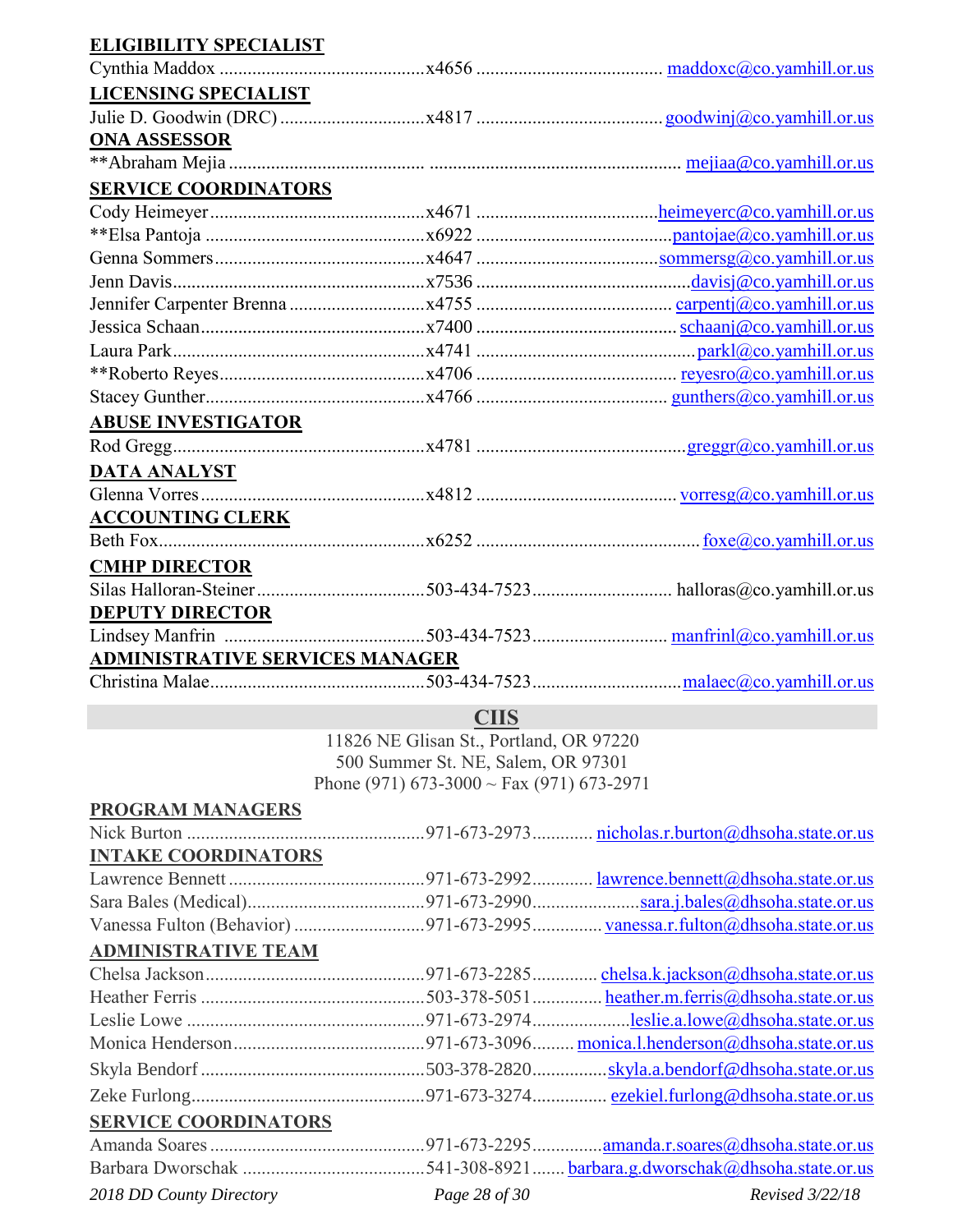|  | brion.p.peterson@dhsoha.state.or.us |
|--|-------------------------------------|
|  |                                     |
|  |                                     |
|  |                                     |
|  |                                     |
|  |                                     |
|  |                                     |
|  |                                     |
|  |                                     |
|  |                                     |
|  |                                     |
|  |                                     |
|  |                                     |
|  |                                     |
|  |                                     |

\*\* denotes Bilingual English/Spanish speaking \*denotes Bilingual English/Other Language speaking

| <b>Name</b>              | County        | <b>Email</b>                        | <b>Phone</b> |
|--------------------------|---------------|-------------------------------------|--------------|
| Rachel Vanderlip         | <b>Benton</b> | Rachel.vanderlip@co.benton.or.us    | 541-766-6341 |
| Julie Garcia             | Jackson       | garciajl@jacksoncounty.org          | 541-770-3484 |
| <b>Brion Petersen</b>    | Jackson       | petersbp@jacksoncounty.org          | 541-770-7814 |
| Amy Bray                 | Lane          | amy.bray@co.lane.or.us              | 541-682-6589 |
| Jany Alcala              | Marion        | jalcalarodriguez@co.marion.or.us    | 503-361-2727 |
| <b>Isidro Robles</b>     | <b>Marion</b> | irobles@co.marion.or.us             | 503-361-2752 |
| Monique Jalca            | <b>Marion</b> | $mialca@co.marion.$ or.us           | 503-763-5705 |
| <b>Mario Torres-Mora</b> | Marion        | mtorresmora@co.marion.or.us         | 503-763-5708 |
| Diana Rodriguez          | <b>Marion</b> | drodriguez@co.marion.or.us          | 503-981-2453 |
| Melissa Melum            | Mid-          | melissa.melum@mccfl.org             | 541-386-2620 |
|                          | Columbia      |                                     | (Hood River) |
| <b>Viviana Morales</b>   | Mid-          | viviana.morales@mccfl.org           | 541-296-5452 |
|                          | Columbia      |                                     | (The Dalles) |
| Yesenia Valdez           | Mid-          | yesenia.valdez@mccfl.org            | 541-296-5452 |
|                          | Columbia      |                                     | (The Dalles) |
| Ludivina                 | Mid-          | ludi.quintanilla@mccfl.org          | 541-386-2620 |
| Quintanilla              | Columbia      |                                     | (Hood River) |
| Maria Rivera             | Multnomah     | maria.rivera@multco.us              | 503-988-6231 |
| <b>Katia Perez</b>       | Multnomah     | katia.perez@multco.us               | 503-988-6118 |
| <b>Timothy Drowne</b>    | Multnomah     | timothy.drowne@multco.us            | 503-988-6321 |
| Dawn Santos              | Multnomah     | dawn.santos@multco.us               | 503-988-6382 |
| Silvia Caballero-        | Multnomah     | silvia.m.caballero_fay@multco.us    | 503-988-4584 |
| Fay                      |               |                                     |              |
| Hilda Hernandez          | Washington    | hilda_hernandez@co.washington.or.us | 503-846-3158 |
| <b>Roberto Reyes</b>     | Yamhill       | reyesro@co.yamhill.or.us            | 503-434-7460 |
|                          |               |                                     | x4706        |

Spanish-Speaking Services Coordinators

# Other Language Abilities**:**

| <b>Gloria Kim</b> | <b>Benton</b>    | gloria.k.kim@benton.or.   | 541-766-6162 | Korean            |
|-------------------|------------------|---------------------------|--------------|-------------------|
|                   |                  | us                        |              |                   |
| Lisa Polidori     | <b>Multnomah</b> | lisa.t.polidori@multco.us | 503-988-6244 | <b>Vietnamese</b> |